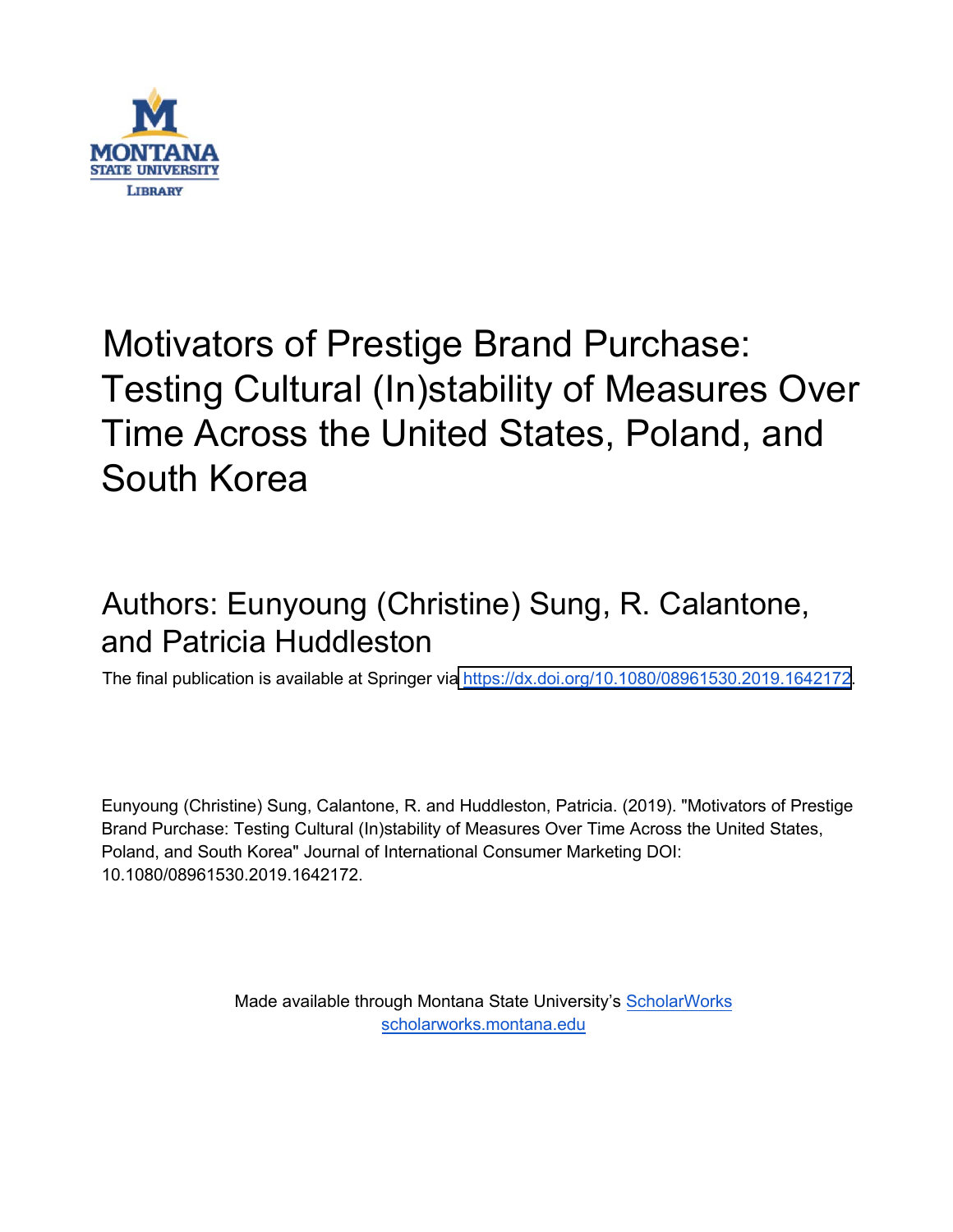Authors: Eunyoung (Christine) Sung<sup>a</sup>, Roger Calanatone<sup>b</sup> Patricia Huddleston<sup>b</sup>

<sup>a</sup>Montana State University, Assistant Professor of Marketing, Address: Montana State University, Jake Jabs College of Business & Entrepreneurship, 236 Jabs Hall, P.O. Box 173040, Bozeman, Montana 59717, USA, Telephone Number: 406-994- 6187, Fax number: 406-994-6206, e-mail address: [ChristineSung@montana.edu](mailto:ChristineSung@montana.edu)  (**Corresponding Author**)

**b** Michigan State University

This is a final draft version of an article that originally accepted in *Journal of International Consumer Marketing* in 2019. The final version can be found soon at DOI <https://doi.org/10.1080/08961530.2019.1642172>

Please note that the final article may include changes from the current version.

Please cite as: Eunyoung (Christine) Sung, Calantone, R. and Huddleston, P. (2019). "Motivators of Prestige Brand Purchase: Testing Cultural (In)stability of Measures Over Time Across the United States, Poland, and South Korea" Journal of International Consumer Marketing DOI: 10.1080/08961530.2019.1642172.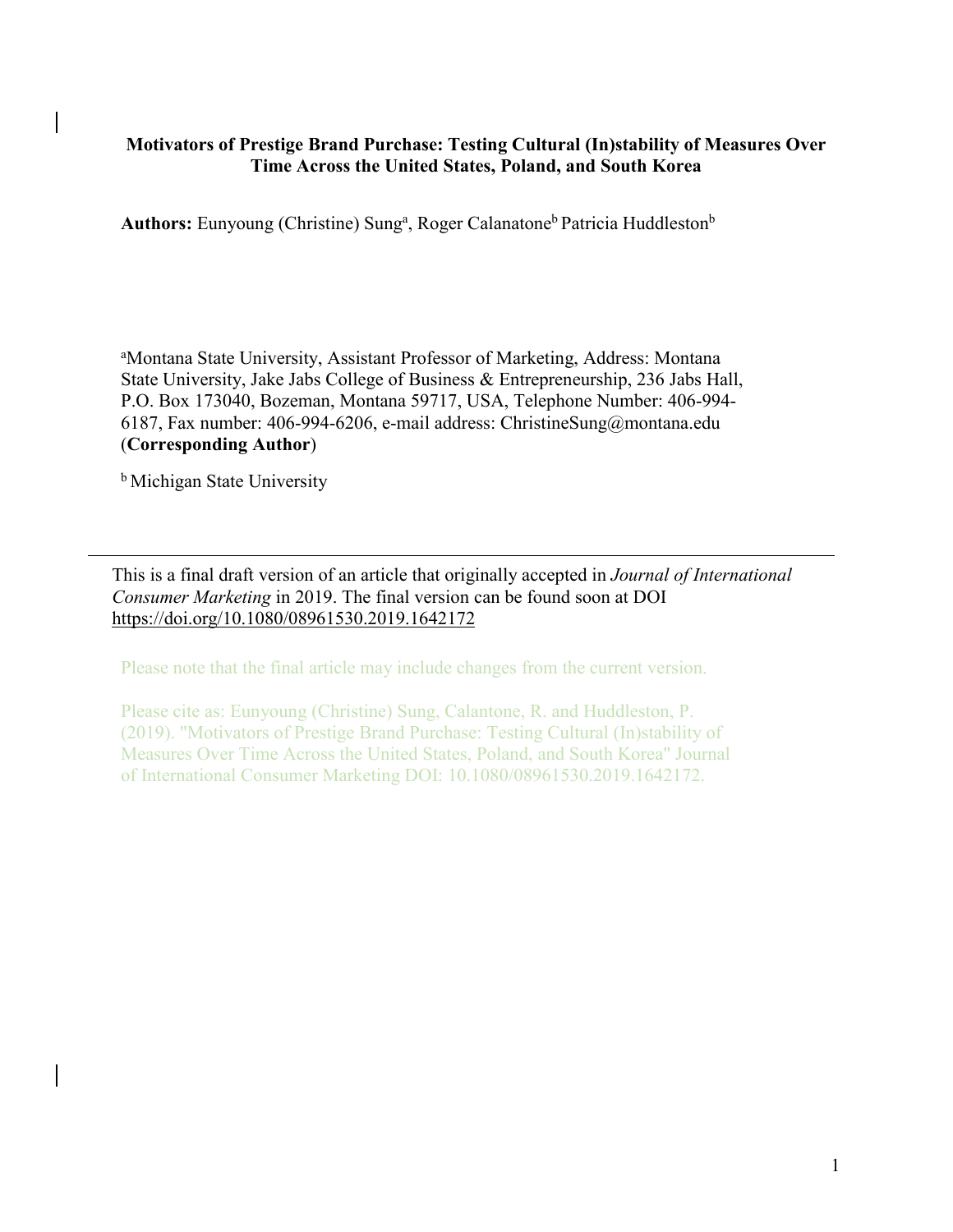Eunyoung (Christine) Sung, Assistant Professor of Marketing Montana State University Jake Jabs College of Business & Entrepreneurship Bozeman, Montana 59717 Email: ChristineSung@montana.edu

> Roger Calantone, Professor of Marketing Michigan State University Department of Marketing East Lansing, Michigan, 48824 Email: rogercal@broad.msu.edu

Patricia Huddleston, Professor Department of Advertising & Public Relations Michigan State University East Lansing, Michigan, 48824 huddles2@msu.edu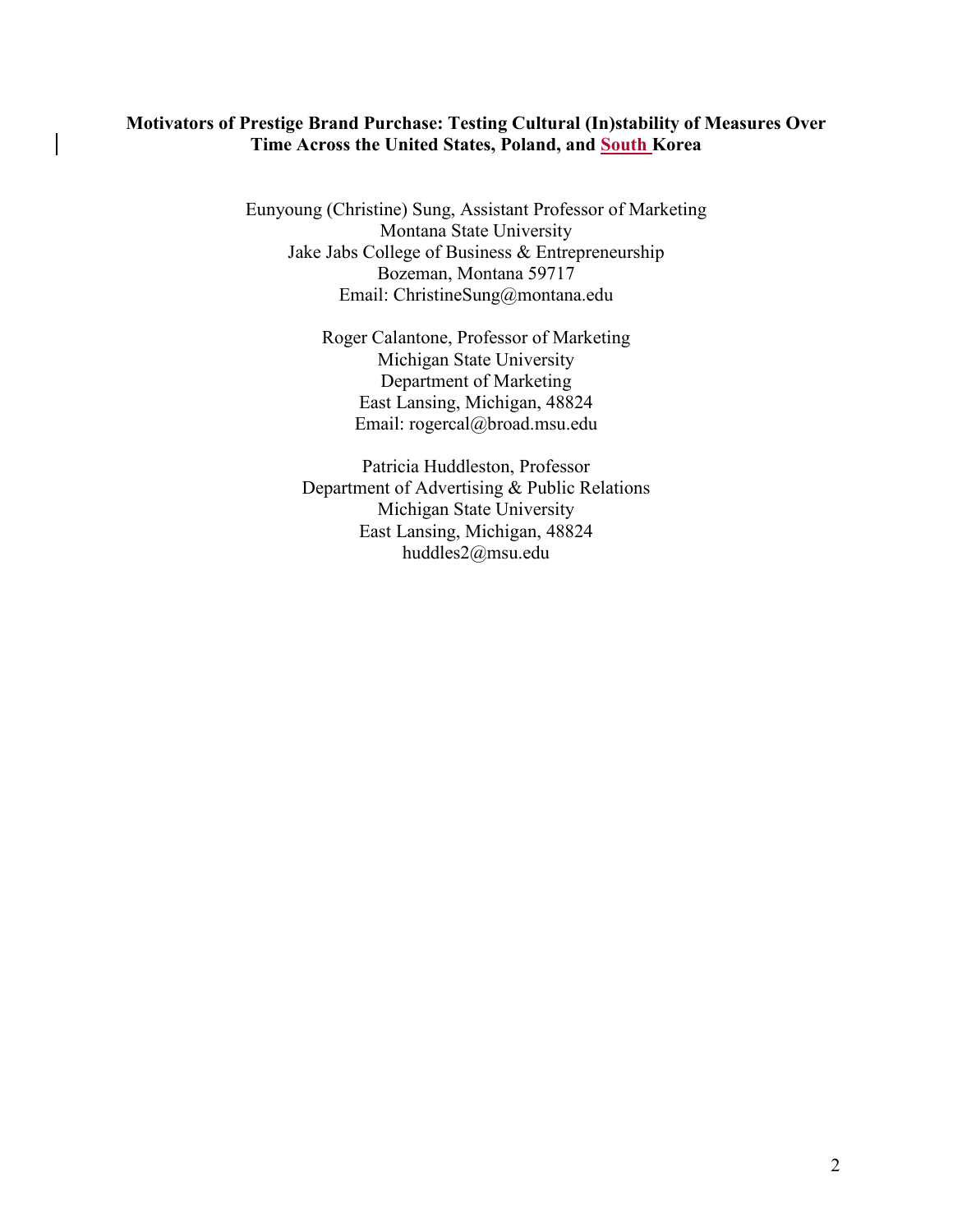#### **Abstract**

This paper encompasses two studies of how cultural dimensions help us understand consumers' motivations to buy prestige brands in the global market. In Study 1, we investigated the effects of social interaction factors on prestige brand purchase in the U.S., Poland, and South Korea. The study model was conceptualized using individualism as a cultural characteristic, drawn from Hofstede's cultural dimension theory. Consumers from these three countries represented high, medium, and low levels of individualism (*N*=1816). Two data analysis procedures were conducted. After strict measurement equivalence tests, we tested our SEM and confirmed that public self-image mediates the relationship between social belonging and prestige brand purchase preference. For two countries, we found differences in social belonging effect, such that consumers with low social belonging were more likely to show high prestige brand purchase behavior. In Study 2, we tested cultural (in)stability of measures (motivators) over time using two data sets (total *N*= 3,622). Of these countries, we found that only South Korea has shifted its values over time and demonstrated intergenerational differences in prestige brand purchase preference.

**Key words:** cross-cultural study, prestige brand purchase, public self-image, cultural instability, intergenerational difference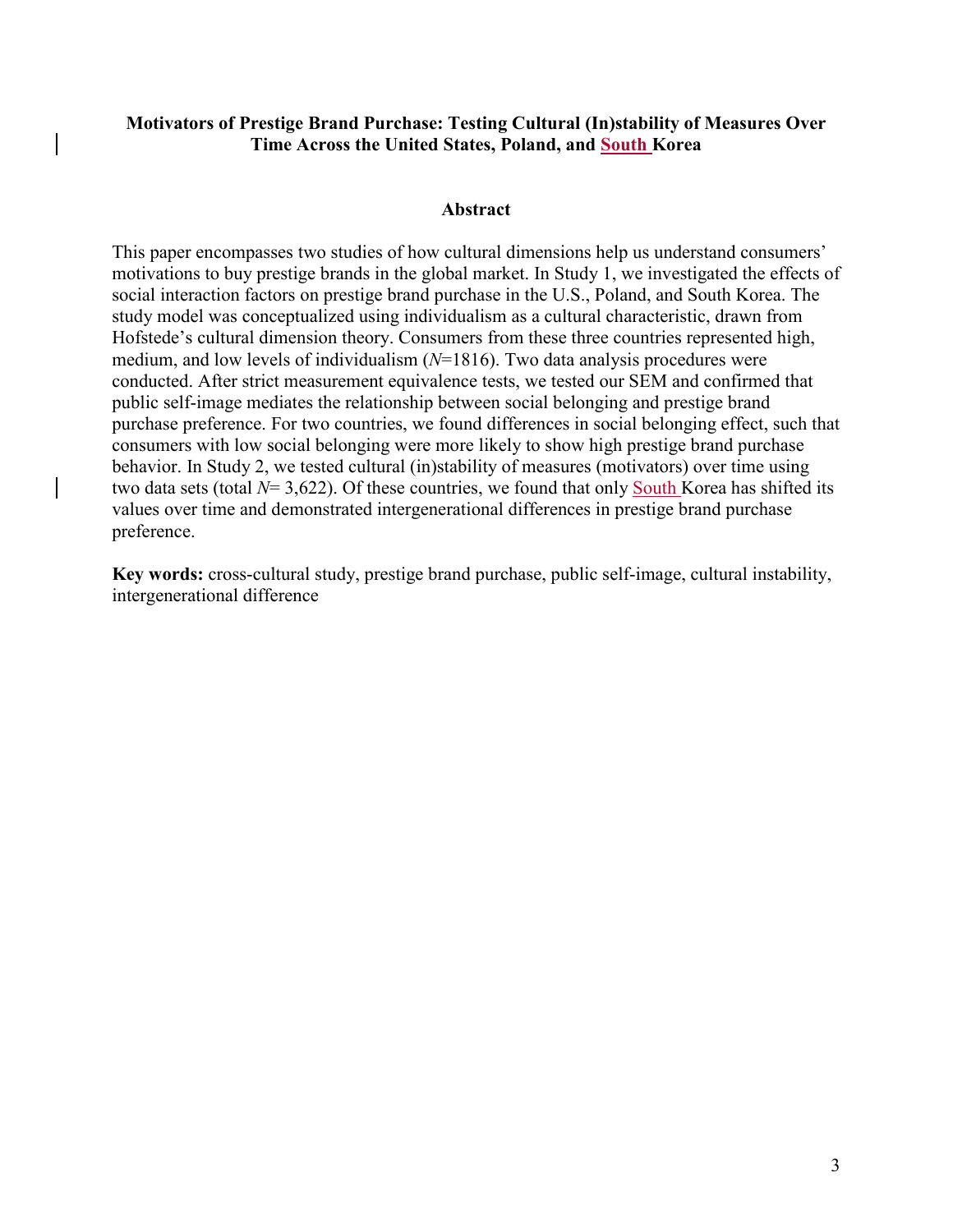#### **1. Introduction**

Because culture can influence consumers' product perceptions and purchase behavior in the global market, cultural dimension such as individualism help us understand consumers' motivations to buy specific brands (Hofstede, 1991). In practice, when a firm targets a market, it should tailor its marketing strategies to the culture (Hovivian, 2016). Previous cross-cultural studies have explored the effects of cultural differences on consumer behaviors such as price perception and purchase behavior. Culture has also been found to influence the emotional processes that consumers undergo when they evaluate environmental information that may influence their consumption behavior (Hofstede, 1991). For example, global marketers targeting Asian (vs. Western) markets have different strategies and expectations about consumers' purchase behavior and consumer experiences (Verhoef et al., 2009). Global marketers are interested in what motivates consumers to purchase branded products across cultures because this information helps them predict whether standardized or customized global marketing strategies will be effective in a given country.

Previous studies show that consumer preference for prestige brands is related to individuals' level of engagement in conspicuous consumption behavior (McGowan and Sternquist, 1998) as a means of signaling and displaying high social status (Veblen, 2005; Lichtenstein et al., 1993). Prestige sensitivity varies by culture (Chung and Pysarchik, 1997; Lowe and Corkindale, 1998; McGowan and Sternquist, 1998; Moore et al., 2003 Sternquist et al., 2004; Yu 1996). Our study builds on previous work to explore whether factors motivated by social interaction influence prestige brand purchase behavior by culture. In this study, we investigate consumers' prestige brand purchase preference through the lens of consumer psychological motivation processes and Hofstede's cultural dimension of *individualism*.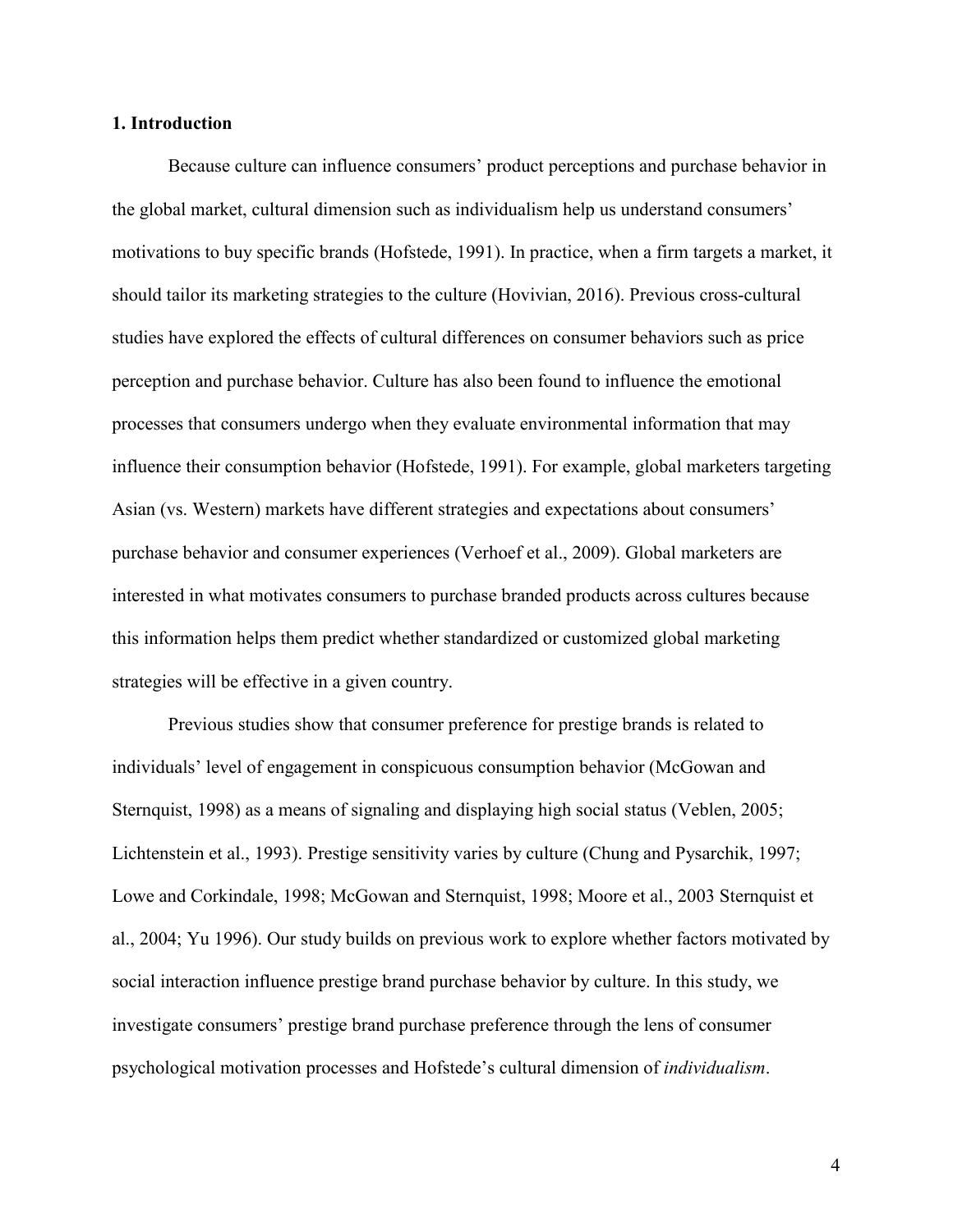Several cross-cultural studies have used Hofstede's cultural dimensions to investigate consumer behavior (e.g., brand preference, price perception; Table 1; Sheldon, Rauschnabel, Antony and Car, 2017). However, the literature still lacks empirical research on socially influenced motivations across cultures and how they affect brand preferences. The current study addresses this gap by examining motivators of prestige brand purchase behavior and by testing cultural (in)stability of motivations over time. It builds on three findings from previous research: that prestige sensitivity differs across cultures; that conspicuous consumption behavior is related to social status; and that Hofstede's individualism dimension affects consumer behavior in ways that vary by culture (Table 1).

Specifically, we investigate the effects of social interaction factors (*social belonging and public self-image*) on prestige brand purchase behavior. The countries included in our study represent different levels of individualism (Hofstede Center, 2018) and include the United States (high individualism), Poland (mid-level individualism), and South Korea (low individualism).

The contribution of our study is three-fold. First, we empirically investigate the effect of different degrees of a specific cultural dimension (*individualism)* on prestige brand purchase behavior of inhabitants in three countries, thereby gaining insight into international consumer behavior. Second, we propose a model that investigates psychological motivation factors for prestige brand purchase behavior across these cultures (Figure 1). These motivators are based on culturally grounded social interactions such as social belonging and public self-image. Marketers can use study findings to inform the development of marketing messages, images, pricing, and distribution strategies. Third, this study tests cultural instability of measures over time, determining whether these countries have shifted their values (motivations) over time and, in countries where shifts have occurred, how intergenerational differences relate to consumers'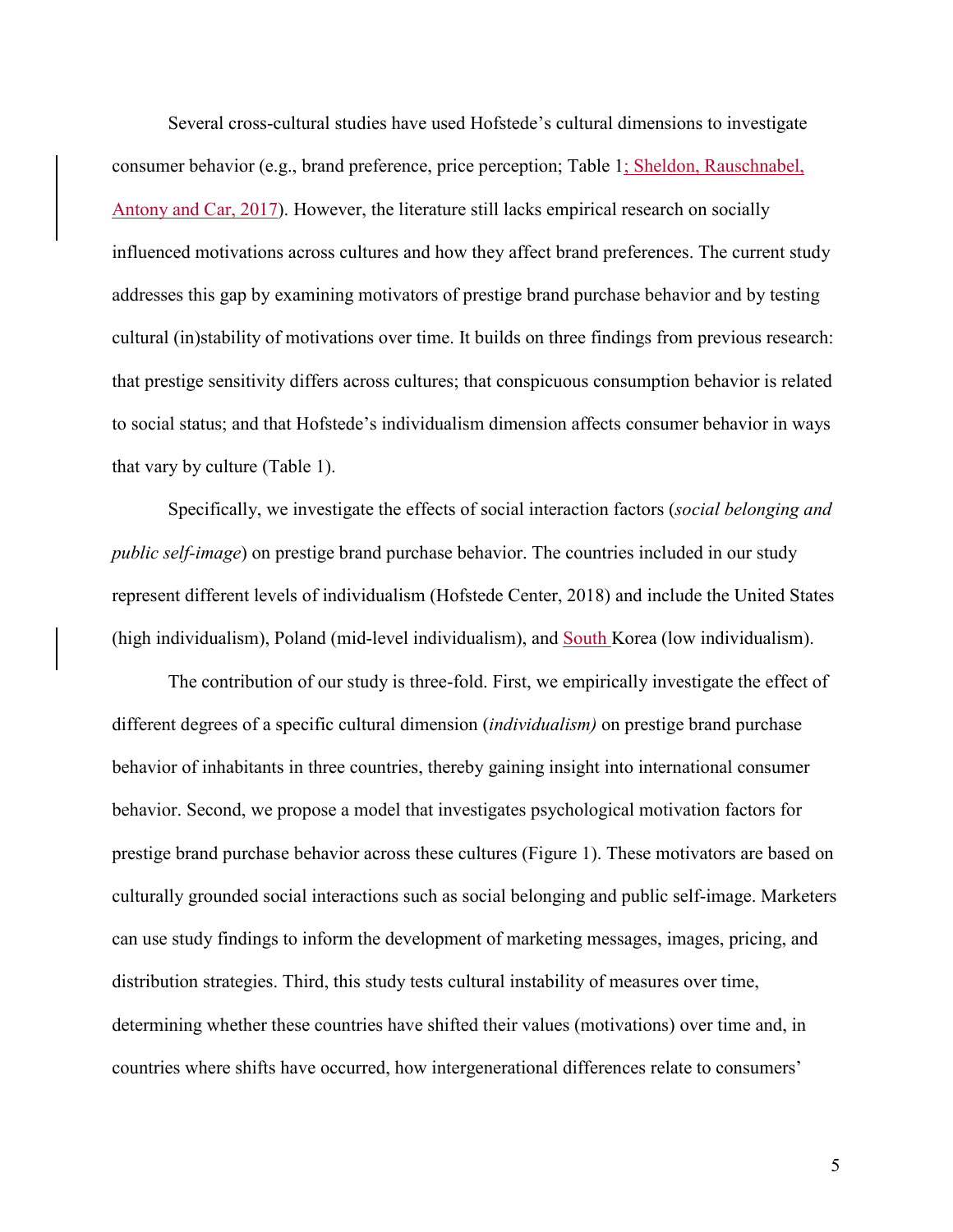motivation and prestige brand preference over time. Analyzing measurement equivalence across countries is important because if the responses (scores) collected from different participants across countries do not have the same meaning, then metric equivalence is not achieved; in that case, factor influences could not be compared across cultures (Myers, Calantone, Page, and Taylor, 2000). For cross-cultural studies, a measurement equivalence test validates cross-cultural equivalence of constructs (Myers et al., 2000). Thus, we followed strict methods of measurement equivalence tests at all levels (λ,  $\phi$ ,  $\theta_{\delta}$ ) to establish motivation measures for prestige brand purchase across countries. Based on our analysis, we found that the meaning of measures has shifted over time in South Korea. This calls for further investigation of intergenerational value and prestige brand preference differences.

> INSERT Table 1 ABOUT HERE  **Table 1.** Summary of Previous Studies

 $\mathcal{L}_\text{max}$  , and the set of the set of the set of the set of the set of the set of the set of the set of the set of the set of the set of the set of the set of the set of the set of the set of the set of the set of the

 $\mathcal{L}_\text{max}$  , and the set of the set of the set of the set of the set of the set of the set of the set of the set of the set of the set of the set of the set of the set of the set of the set of the set of the set of the

 $\mathcal{L}_\text{max}$  , and the set of the set of the set of the set of the set of the set of the set of the set of the set of the set of the set of the set of the set of the set of the set of the set of the set of the set of the

INSERT FIGURE 1 ABOUT HERE **Figure 1.** Structural Model of Motivations of Prestige Brand Purchase Preference  $\overline{\phantom{a}}$  , which is a set of the set of the set of the set of the set of the set of the set of the set of the set of the set of the set of the set of the set of the set of the set of the set of the set of the set of th

#### **2. Framework and Hypotheses**

#### *2.1. Hofstede's Cultural Dimension of Individualism*

Hofstede defines individualism as individuals' tendency to make their own decisions and

choices (Hofstede Center, 1991; 2018). Conversely, the opposite of individualism, *collectivism*,

refers to a sense of knowing one's place within a social group (Hofstede Center, 2018).

Inhabitants of countries that are high in collectivism tend to prioritize the group over individuals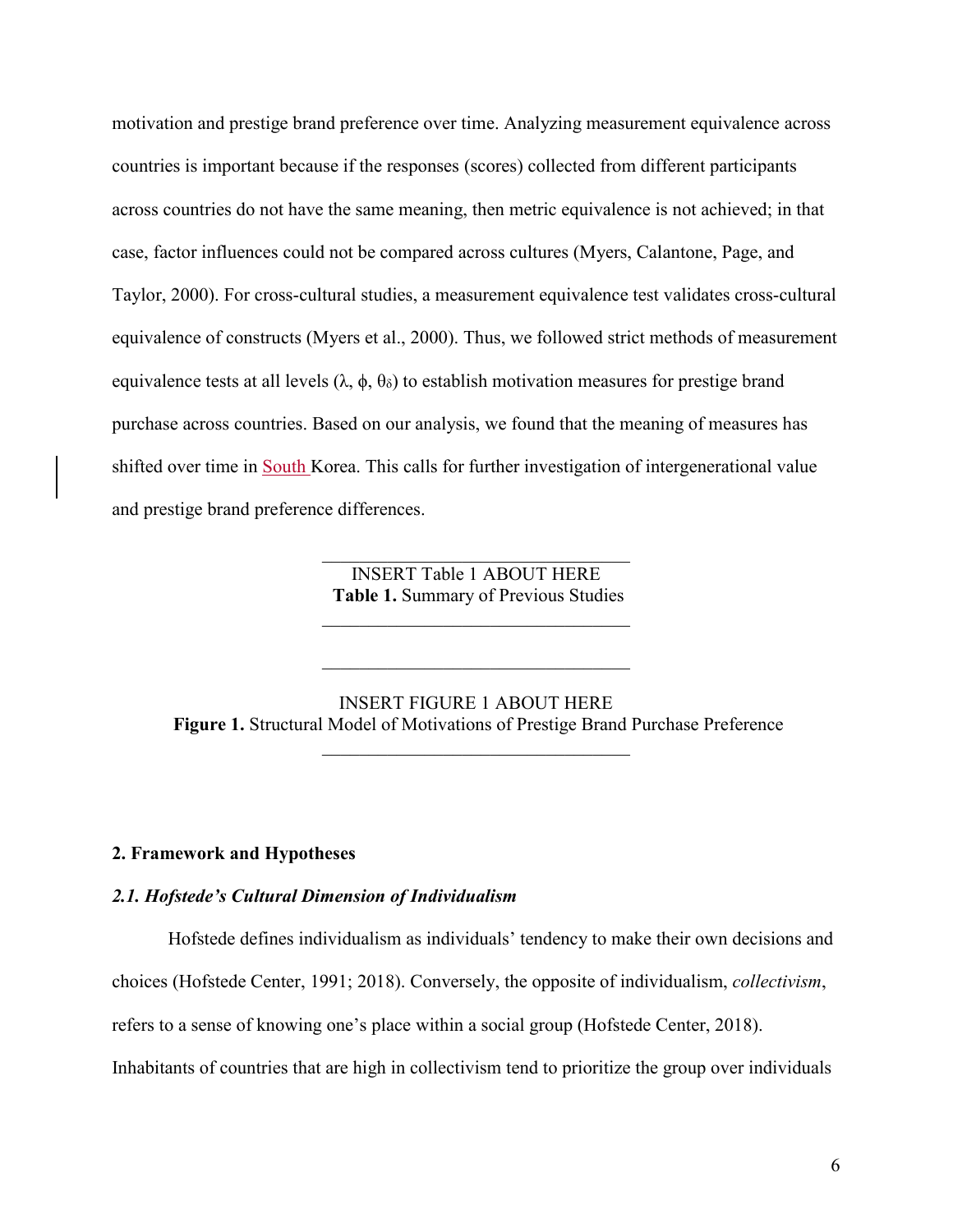and emphasize cohesiveness among individuals (Schwartz, 1990; Oyserman, 1993). Under this definition, Americans in the United States have high individualism, South Koreans have low individualism, and Poles fall in the middle (Hofstede, 1991). Within social groups, according to Gestalt Theory, individuals share distinct sets of experiences that shape them and the attitudes they adopt about the world (Wertheimer 1924). Individuals pass on these attitudes to others around them, so that eventually, through a socialization process, the most common experiences shape a common attitude among people within the social group (Wertheimer 1924). In line with Gestalt Theory, consumers in highly individualistic cultures tend to place a high value on brands, in that they use branded products to assert their superiority over others (Escalas and Bettman 2005). Thus, we propose:

H1: Prestige brand purchase behavior varies across countries depending on countries' level of individualism.

#### *2.2. Social Impact Theory*

Marketing strategists have recognized the importance of social influence on consumption behaviors (Vivek 2011). Social Impact Theory (Latane, 1981, 1996) maintains that an individual's behavior can be influenced by the behavior of others. This theory also explains how interpersonal influence works as individuals integrate the opinions of significant others within a larger network. Building on Social Impact (SI) Theory, the concept of *social influence* is defined as the series of changes in a person's attitude, opinions, behavior, or feelings that occur through interactions with others who influence him or her to be similar to those others (Rashotte, 2007). Preference for prestigious brands, which are usually expensive, could represent a conspicuous behavior (McGowan and Sternquist, 1998) that individuals use to display their wealth and status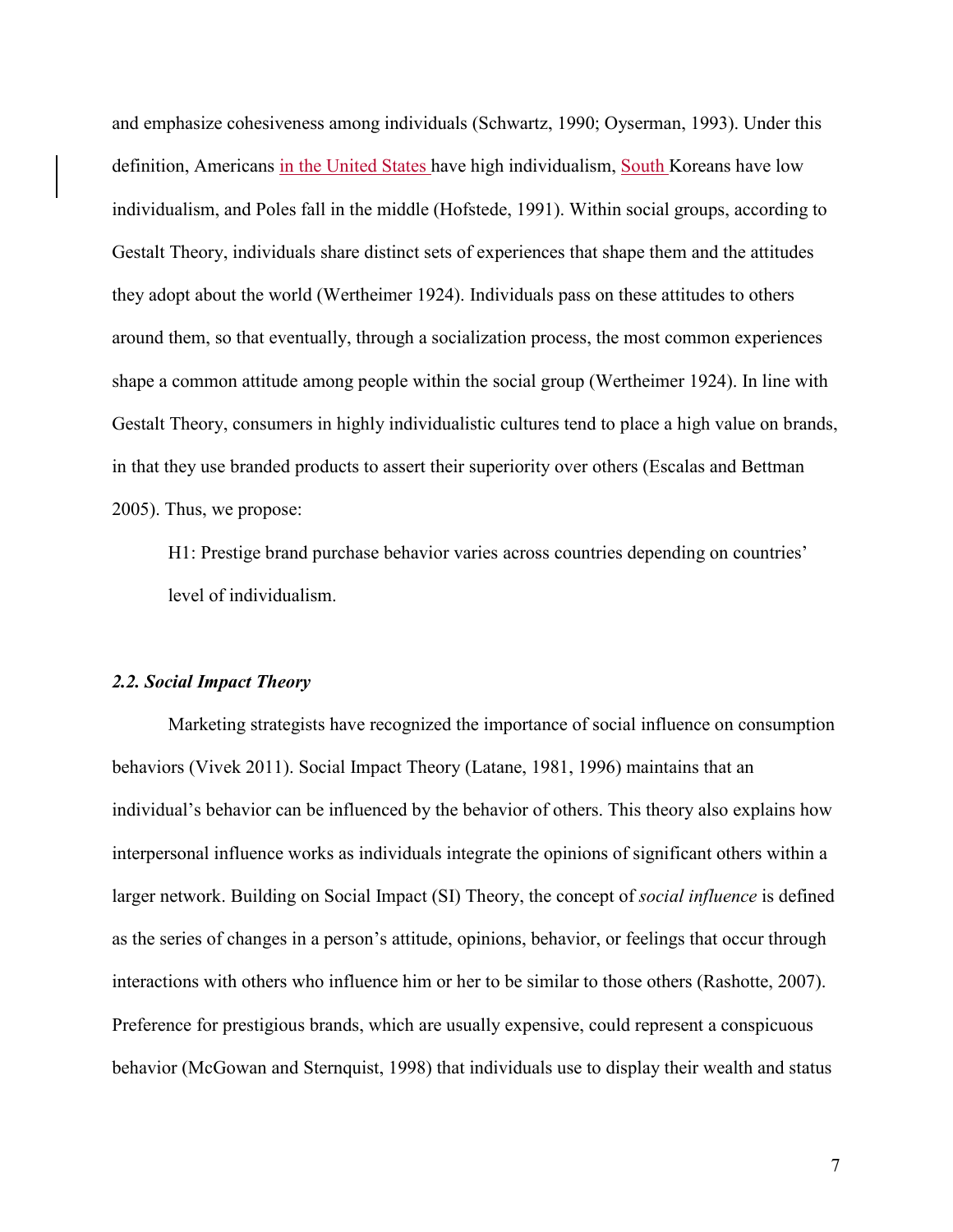(Veblen, 2005). This suggests that prestige brand purchase, as a socially visible consumption behavior, occurs because of social influence. Thus, we hypothesize that social interaction factors could motivate prestige brand purchase and that these motivations might vary by culture.

Based on the theoretical foundations of individualism, gestalt theory, and SI theory, we propose that the effect of social interactions on socially visible consumption will differ across cultures since social influence and its impact on purchasing decisions likely differ across cultures. To study the underlying motivation of consumers' prestige brand purchase in cultures with different degrees of individualism, we use two social interaction influence factors: social belonging and public self-image.

#### *2.2.1. Social Belongingness and Public Self-Image*

 Because social group interactions influence individuals' behavior (Rashotte, 2007), we measured the importance of individuals' close relationships in terms of their social belongingness. Social belongingness is defined as "the subjective awareness of being in close relationships with the social world" (Lee and Robbins 1998, p. 415). In our study, close relationships include family, friends, and acquaintances.

 The current study also measures how one represents oneself in public, that is, displaying a concern for one's *public self-image*, as influenced by interactions with others. Self-image is defined as "a person's perceptions of their own abilities, characteristics, limitations, appearance, and personality" (Graeff, 1997, p. 50). The notion derives from self-concept theory, which holds that the individual projects a representational image of himself or herself, essentially objectifying their personhood. In the context of consumer behavior, consumers' self-image is strongly related to their perception of their own appearance (Graeff, 1997; Rosenberg, 1979). Appearance, the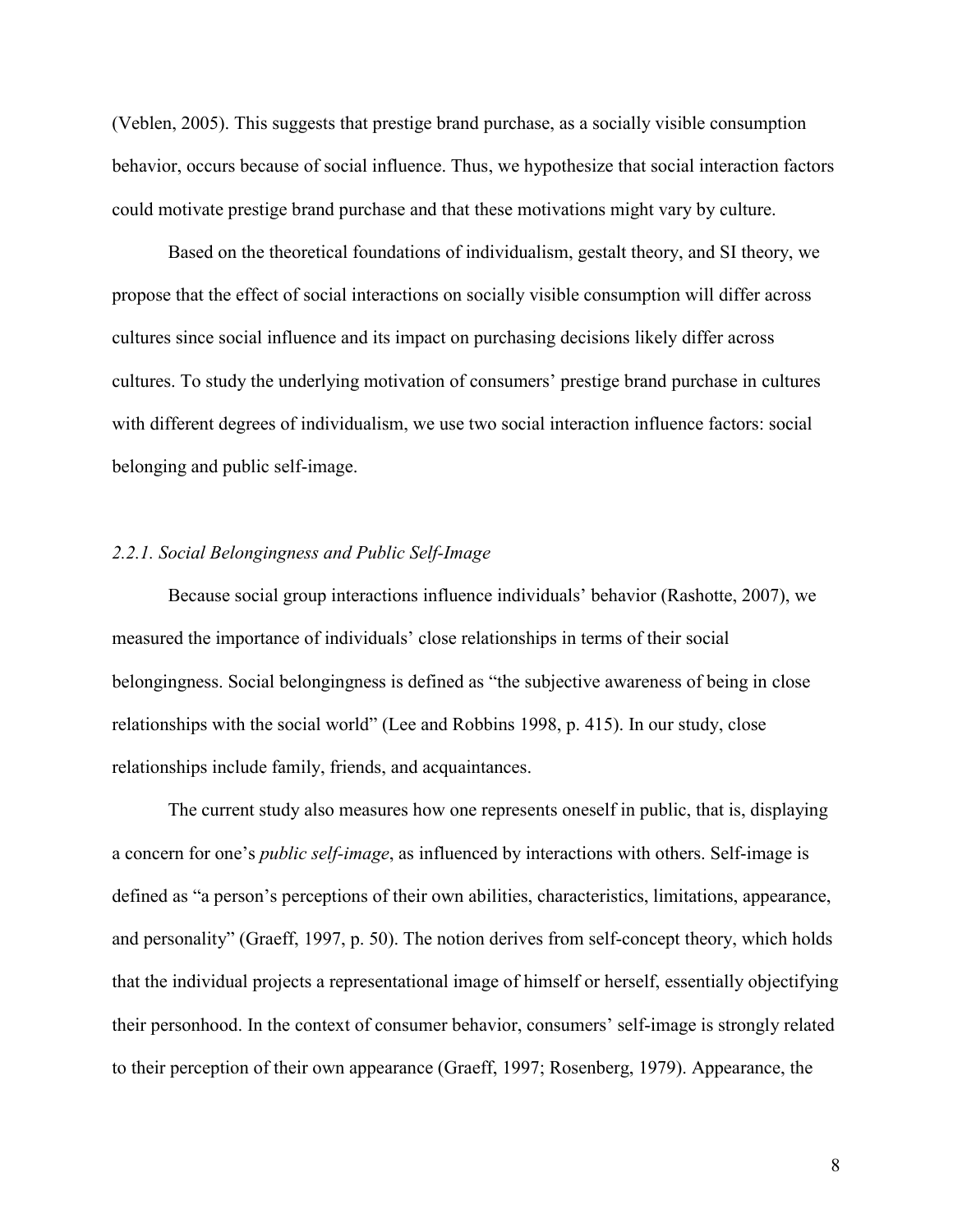image one shows in public, is important in social interactions because it is the means by which we recognize and judge ourselves and others (Jung and Lee, 2006) and thus is a medium for social interaction influence. We expect that high social belonging, which evolves through interaction with others in one's social group, should be positively related to one's need for a high self-image in public.

 Furthermore, applying social impact theory (Latane, 1981, 1996), the sense of social belonging with others influences an individual's need to construct a public self-image in reference to others' presence or action in social groups. The reason why *public self-image* varies in importance across individualistic vs. collectivist cultures is that some cultures and social groups place greater importance on judging others based on their public appearance and image (Jung and Lee, 2006). Therefore, we posit that the relationship between social belonging and *public self-image* varies across cultures.

H2: (a) Social belonging is positively related to public self-image. (b) The strength of this relationship varies across countries.

#### *2.2.2. Prestige Brand Purchase Behavior*

Brands provide consumers one means of representing their identities (O'Cass and Frost, 2002). Our understanding of how self-image may shape brand purchase behavior is based on the concept of self-image congruence, defined as "the match between consumers' self-concepts and the user image of a given product, brand, store, etc." (Kressmann et al, 2006, p. 955). Consumers want their self-image to be consistent with their brand purchases (Sirgy et al., 1997). Thus, brand purchase behavior is a reflection of one's desired public self-image.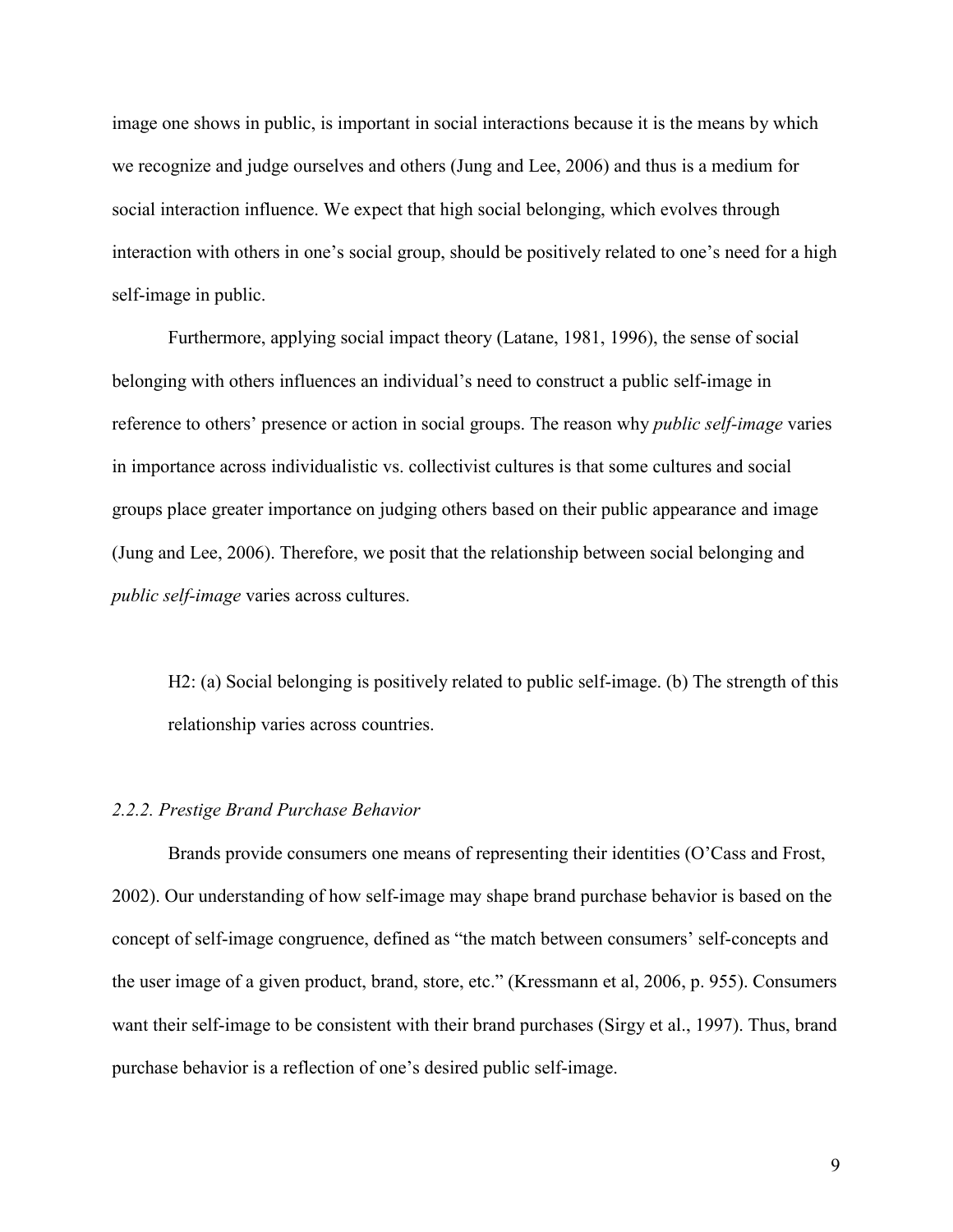Consumers make purchase decisions based on a need for congruency because consumption has a symbolic component that can enhance self-concept (Grubb and Grathwohl, 1967). The image that consumers project is not necessarily a true representation of their inner selves; rather, consumers attempt to project an ideal version of their image that aligns with how they desire their social groups to see them (Sirgy et al., 1997). In consumers' efforts to enhance and project their self-ideal, they may use prestige brands. Consumers with a need for self-image congruence tend to use highly evaluated brand products as reflections of their desired or ideal image (Dolich, 1969). As self-image positively affects brand consumption (Kressmann et al., 2006; Jamal and Goode, 2001), the need for high self-image leads to prestige brand preference behavior.

Prestige sensitivity can vary by culture; for example, several studies suggest that South Korean, Japanese, American in the United States, and Polish consumers are prestige sensitive, while Chinese consumers are not (Chung and Pysarchik, 1997; Lowe and Corkindale, 1998; McGowan and Sternquist, 1998; Moore et al., 2003; Sternquist et al., 2004; Yu 1996). Given that consumers' group or "collective" memberships affect their social behavior (Tajfel, 1982, 2010; Tyler and Blader 2003), consumers may purchase branded products out of a desire to project an ideal self in their social group (Dolich, 1969; Sirgy, 1982).

 Thus, our study proposed that consumers' *public self-image* affects their prestige brand purchase behavior. Consumer's affinity for prestige brands should be positively related to how highly these brands reflect the consumer's *public self-image*. The effect of this relationship will be different across cultures. Therefore, we hypothesize as follows: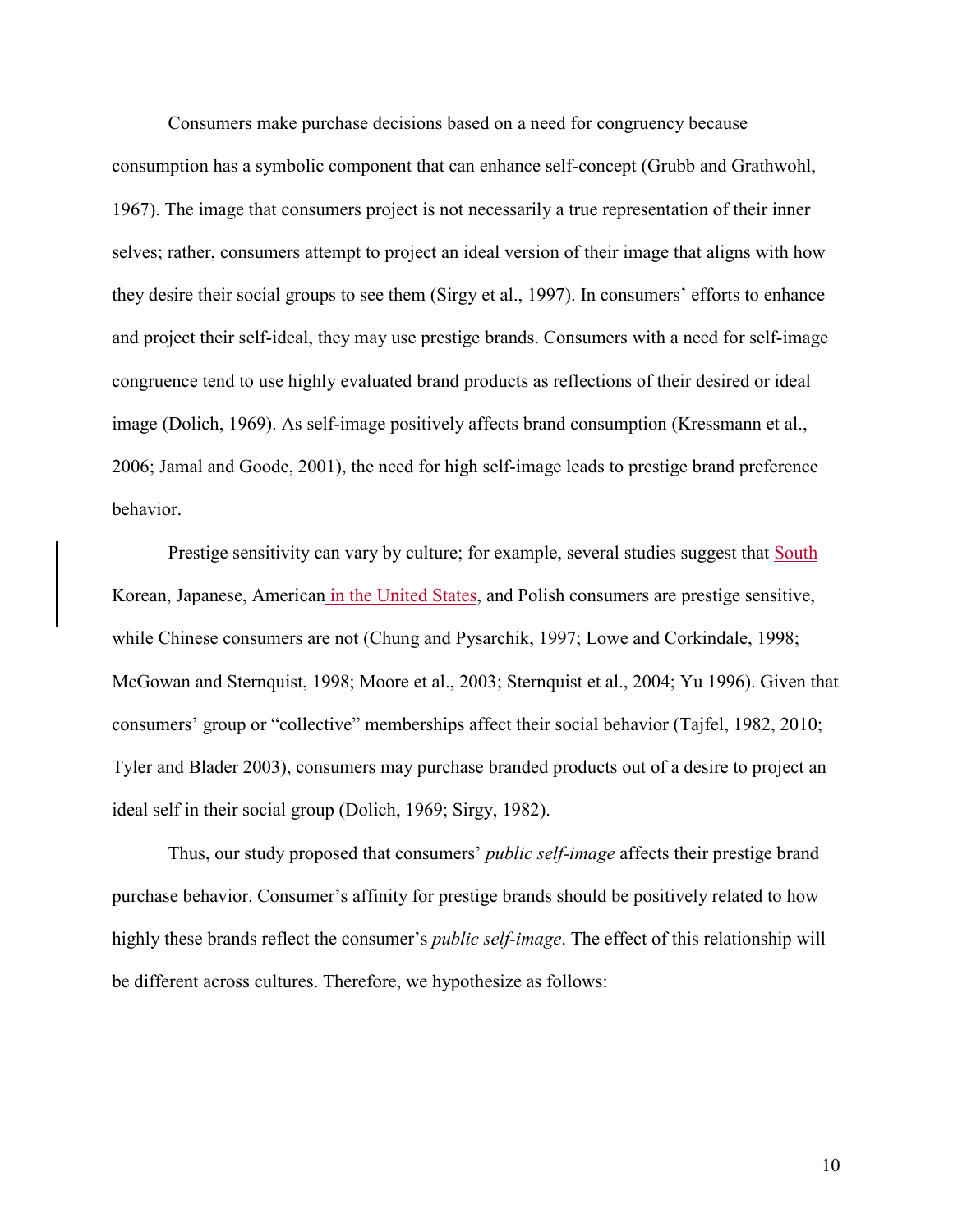H3: (a) Public self-image is positively related to prestige brand purchase behavior. (b) The strength of this relationship (i.e., difference in effect) varies across countries.

Prestige brand purchase, which is generally expensive, could be a conspicuous behavior (McGowan and Sternquist, 1998), and some individuals consciously perceive the buying of a prestige brand as a signal to other people of their own high status or wealth (Veblen, 2005; Lichtenstein et al., 1993). Consumers who have lower social belonging status or a desire to more fully belong to a social group may use conspicuous consumption as a means of compensating for their low social status (Veblen, 2005). The consumption of prestige brands as a sign of social status (Alden et al., 1999) can provide a means for consumers with low social status to compensate for, or cope with, their unmet desire to belong. The consumers' desire to look like referent others drives their prestige brand purchase behavior. Socially visible consumption behavior is different across cultures (McGowan and Sternquist, 1998).

H4: (a) Social belonging status is negatively related to prestige brand purchase behavior. (b) The strength of this relationship varies across countries.

#### *2.3. Intergenerational Difference*

The current study examines the cultural (in)stability of measures of prestige brand purchase motivations over time. According to Beatty and Talpade (1994), parents influence their children's consumption style, as inter-generational interactions reflect their family culture. However, intergeneration differences in motivations for prestige brand purchase could also occur over time. As a cohort is defined as any group of people who share a specific life experience or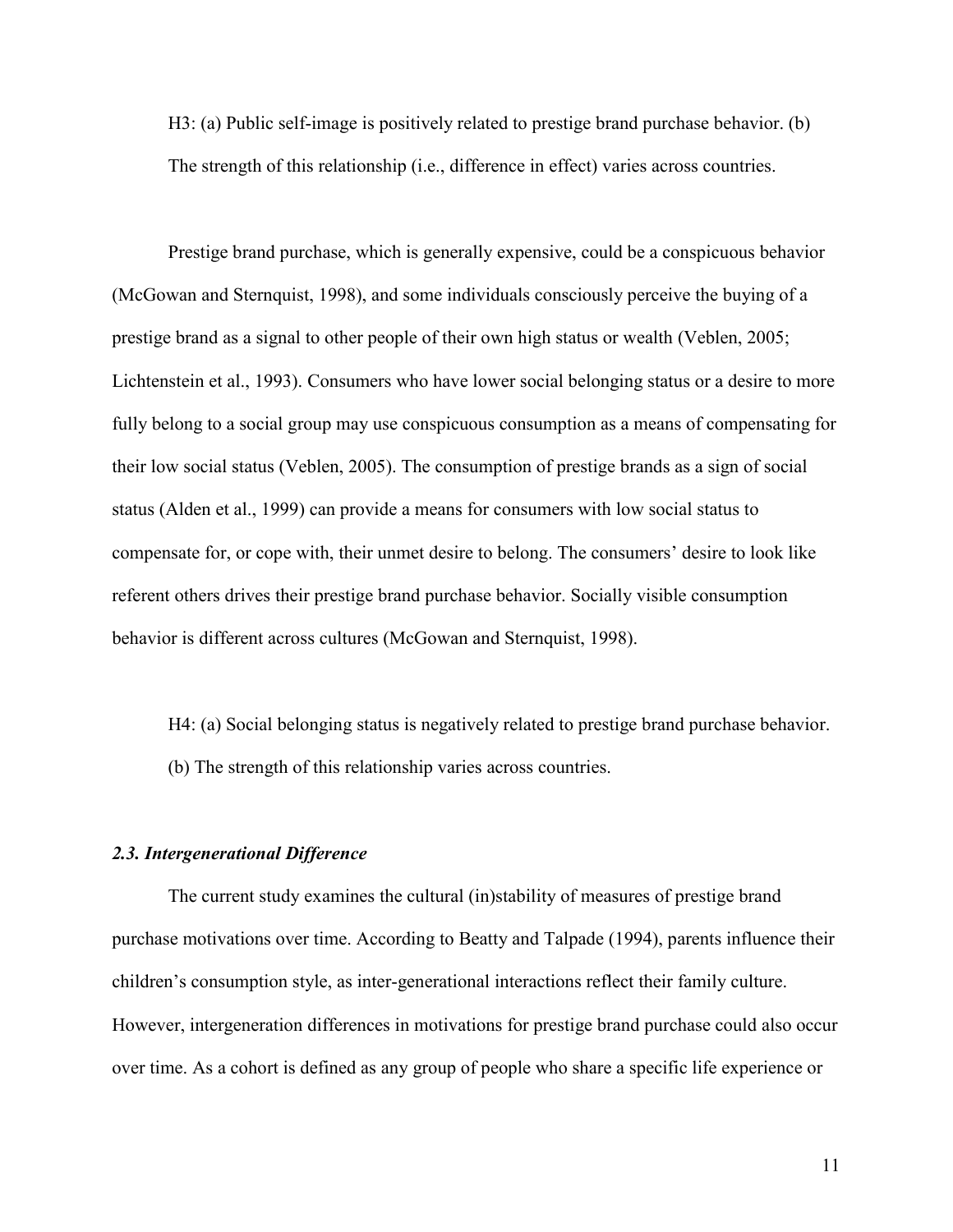set of life experiences that take place over a defined period of time (Smola and Sutton 2002), it is an ideal unit for investigating intergenerational differences in values and thus brand consumption over time. If measures of motivations for brand purchase change over time, this instability could reflect intergenerational differences in motivation and in brand preference due to the varying speed of cultural environment changes.

H5: (a) There are differences in the cultural instability of measures (motivations) over time. If H5(a) is true in some cultures, then this difference in that culture (or those cultures) reflects intergenerational differences in (b) motivations and in (c) prestige brand preference over time.

#### **3. Empirical Studies**

Two studies were conducted across cultures in 2005 and 2012. The purpose of Study 1 was to test the effects of social interaction influence motivators on prestige purchase behavior. The purpose of Study 2 was to test cultural (in)stability of measures (motivators) over time, across cultures, compared through constrained and unconstrained measurement models.

#### *Study 1*

#### *3.(1). Method and Samples*

The sample consisted of participants from countries of high (United States), middle (Poland), and low (South Korea) individualism. Classification was based on Hofstede's individualism scores (Table 2). Study 1 used a secondary data set collected from an international marketing firm. A total of 1,816 usable responses were from participants between the ages of 20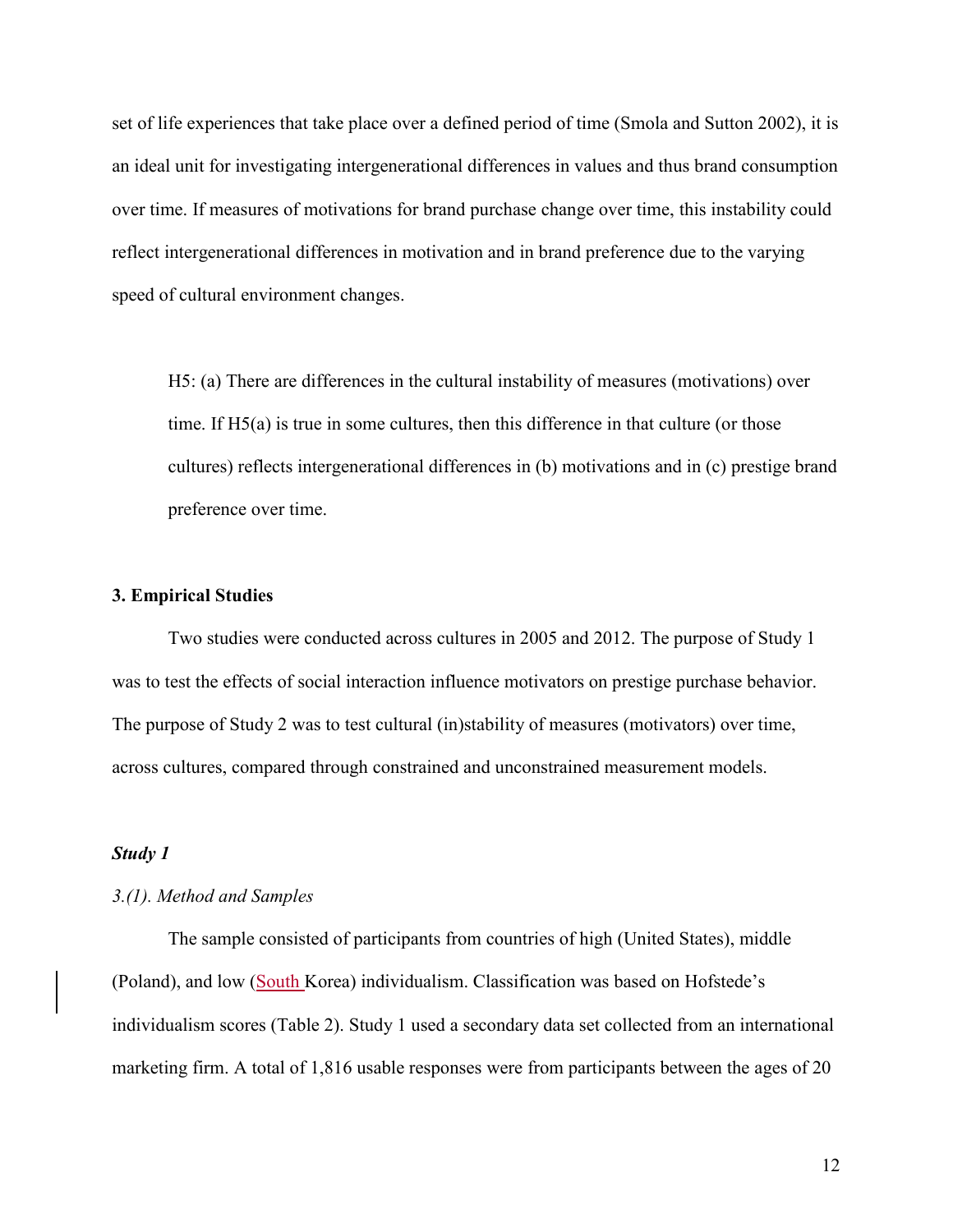and 65 years, and in a similar gender distribution (males representing between 49.6% and 50% per country). Sample distribution by country was 613 (U.S.), 595 (Poland) and 608 (South Korea). Missing data were computed using a maximum likelihood data imputation, or expectation maximization method, which is considered an effective technique in SPSS (Schafer, 1997; Schafer and Olsen, 1998; Garson, 2015).

We used *self-reliance* as an indicator of individualistic orientation to validate Hofstede's individualism (IDV) scores. Self-reliance was measured on a 4-point Likert scale (1="opposed to my value"). We found that high-individualism countries have a significantly higher self-reliance score (US=2.89, Poland=2.81> South Korea 2.58; *F*(2, 2023)=23.868, *p*<.001). Validating Hofstede's IDV score, a previous study (Evanschitzky et al., 2014) used a variable that includes the meaning of collectivism; Hofstede's levels of IDV matched the researchers' sample, so we benchmark this method for our study (i.e., self-reliance as an indicator of individualism orientation).

In Study 1, we used two data analysis procedures (DAPs): (1) ANOVA to test (H1) brand purchase behavior across countries and (2) structural equation modeling (SEM) to test (H2-H4) the effects of social interaction influence (i.e., social belonging and public self-image) on prestige brand purchase behavior across countries.

> INSERT Table 2 ABOUT HERE  **Table 2.** Sample Characteristics

 $\mathcal{L}_\text{max}$  , and the set of the set of the set of the set of the set of the set of the set of the set of the set of the set of the set of the set of the set of the set of the set of the set of the set of the set of the

*3.(1).1. Data Analysis Procedure (DAP) 1: Prestige Brand Purchase Behavior Across Countries 3.(1).1.1. Measures for DAP1* 

DAP1 compares prestige brand purchase behavior across countries (i.e., United States, Poland, and South Korea). Prestige brand purchase was measured on a 1-5 Likert scale, using the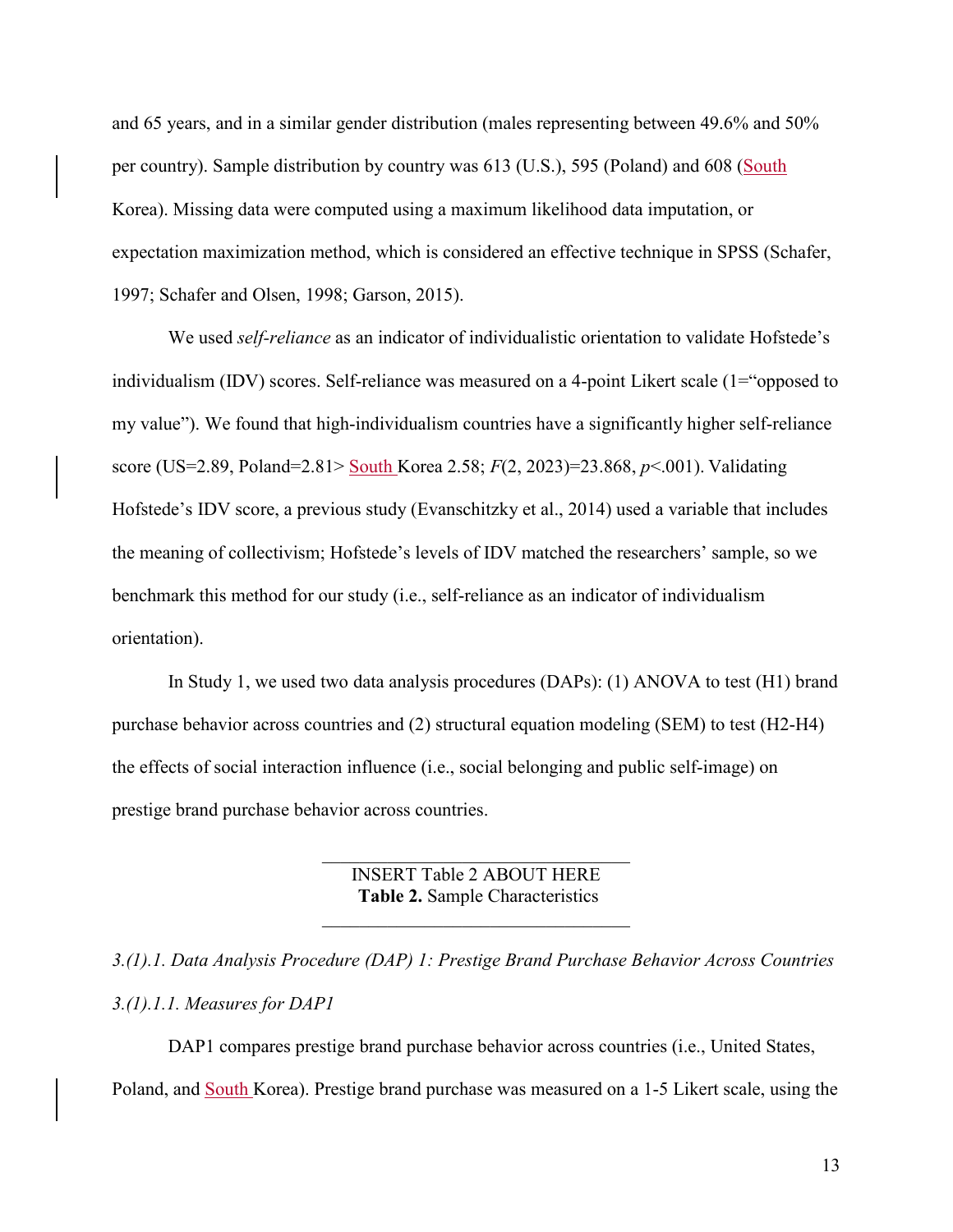item "I like to buy prestigious brands," with the Likert scale reversed such that 1=strongly disagree and 5=strongly agree.

#### *3.(1).1.2. Results*

Hypothesis 1 proposes that prestige brand purchase behavior varies across countries. ANOVA with post-hoc tests (Tukey HSD) was used to pinpoint differences in prestige brand purchase behavior across countries. The results of ANOVA are as follows:  $(1)$   $M_{USA} = 3.09$ , *SD*=1.26; (2) *M*Poland =3.55, *SD*=.93; (3) *M*KSouth Korea =2.92, *SD*=1.13; *F*(2, 1816)=50.984, *p*<.0001. Based on the post hoc tests, all three groups are significantly different from each other, supporting Hypothesis 1. Consumers from countries with high (United States) or medium (Poland) levels of individualism have higher prestige brand purchase preference than consumers from a low-individualism country (South Korea). Specifically, we found that Polish consumers had the highest prestige brand purchase preference.

#### *3.(1).2. Data Analysis Procedure (DAP) 2: SEM Test*

For DAP2, after conducting measurement equivalence tests across cultures, SEM tests were run to test Hypotheses 2, 3 and 4 to understand the effect of social interaction influences on prestige brand purchase behavior across countries (Figure 1). Specifically, we examine how social belonging in close relationships influences prestige brand purchase, and if public selfimage mediated this relationship.

#### *3.(1).2.1. Measurement Tests for DAP2*

Two items were used to measure social belonging: stable personal relationships and friendships. The two items for public self-image were public image and appearance (looking good). All items were measured on a 1 to 4 Likert scale (1=not important, 4=extremely important). One item of prestige brand purchase was used, the same as in DAP1.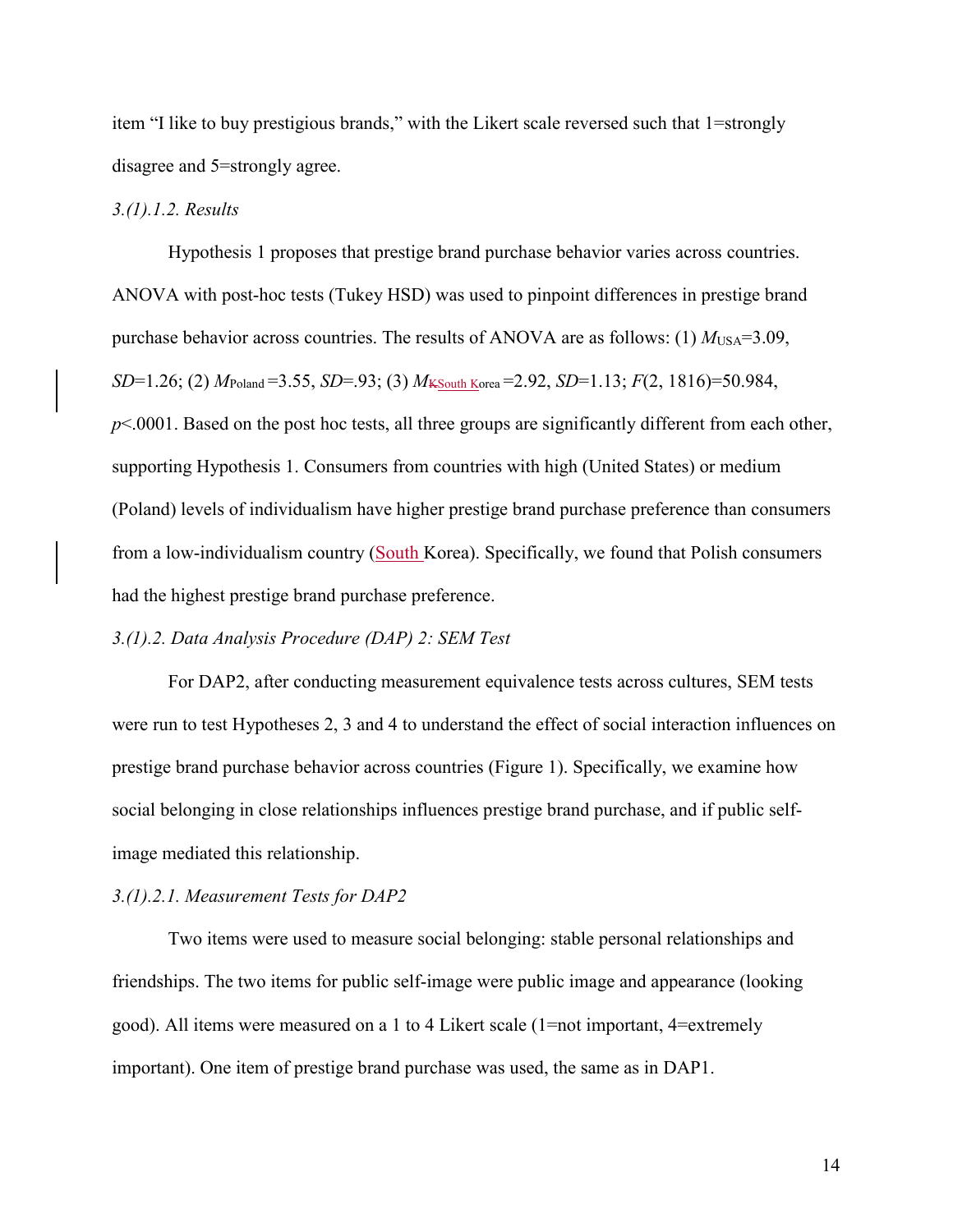Measurement equivalence (Table 3) was conducted for the multiple-group analysis (United States, Poland, and South Korea) to check that measures were equal across countries. LISREL 9.20 was used with maximum likelihood estimation for the measurement equivalence test. The measurement equivalence test for all three groups was conducted simultaneously, using several confirmatory factor analysis (CFA) constrained models (i.e.  $\phi$ ,  $\lambda$ , and  $\theta_{\delta}$ ) to compare  $\chi^2$ differences (Anderson and Gerbing, 1988). Overall, the global goodness of fit statistics in testing CFA was acceptable (CFI=.983, IFI=.984, RMSEA=.091, SRMR=.02,  $\chi^2_{(6)}$ = 36.086, *p*<.01) across countries. The result of the CFA equivalence test was acceptable because there were no significant  $\chi^2$  differences between the unconstrained and constrained ( $\phi$ ,  $\lambda$ , and  $\theta_\delta$ ) models (Table 3).

## INSERT TABLE 3 ABOUT HERE **Table 3. Measurement Equivalence Tests Through a CFA Constrained at Several Levels**  $\mathcal{L}_\mathcal{L}$  , and the set of the set of the set of the set of the set of the set of the set of the set of the set of the set of the set of the set of the set of the set of the set of the set of the set of the set of th

\_\_\_\_\_\_\_\_\_\_\_\_\_\_\_\_\_\_\_\_\_\_\_\_\_\_\_\_\_\_\_\_\_\_\_\_\_\_\_\_\_\_\_\_\_\_

Table 4 provides the convergent and discriminant validities of the measurement constructs, completely standardized factor loadings, composite reliability (CR), and average variance extracted (AVE). For construct validity, the composite reliabilities (all  $> 0.586$ ) were above the cut-off line of .50 (Bagozzi and Yi 1988). Each respective indicator fell into the expected latent constructs, and factor-loading coefficients are above .50 at *p*<.05 (Anderson and Gerbing, 1988). The t-values of factor loadings were greater than 1.96 (p<.05; Bagozzi, Yi and Phillips, 1991). For discriminant validity, the AVE ranges for all constructs were greater than the squared correlation between constructs (Fornell and Larcker 1981). The only exception was South Korea, which had .98 of the squared correlation between social belonging and public selfimage due to the cultural environment. This high correlation theoretically suggests that South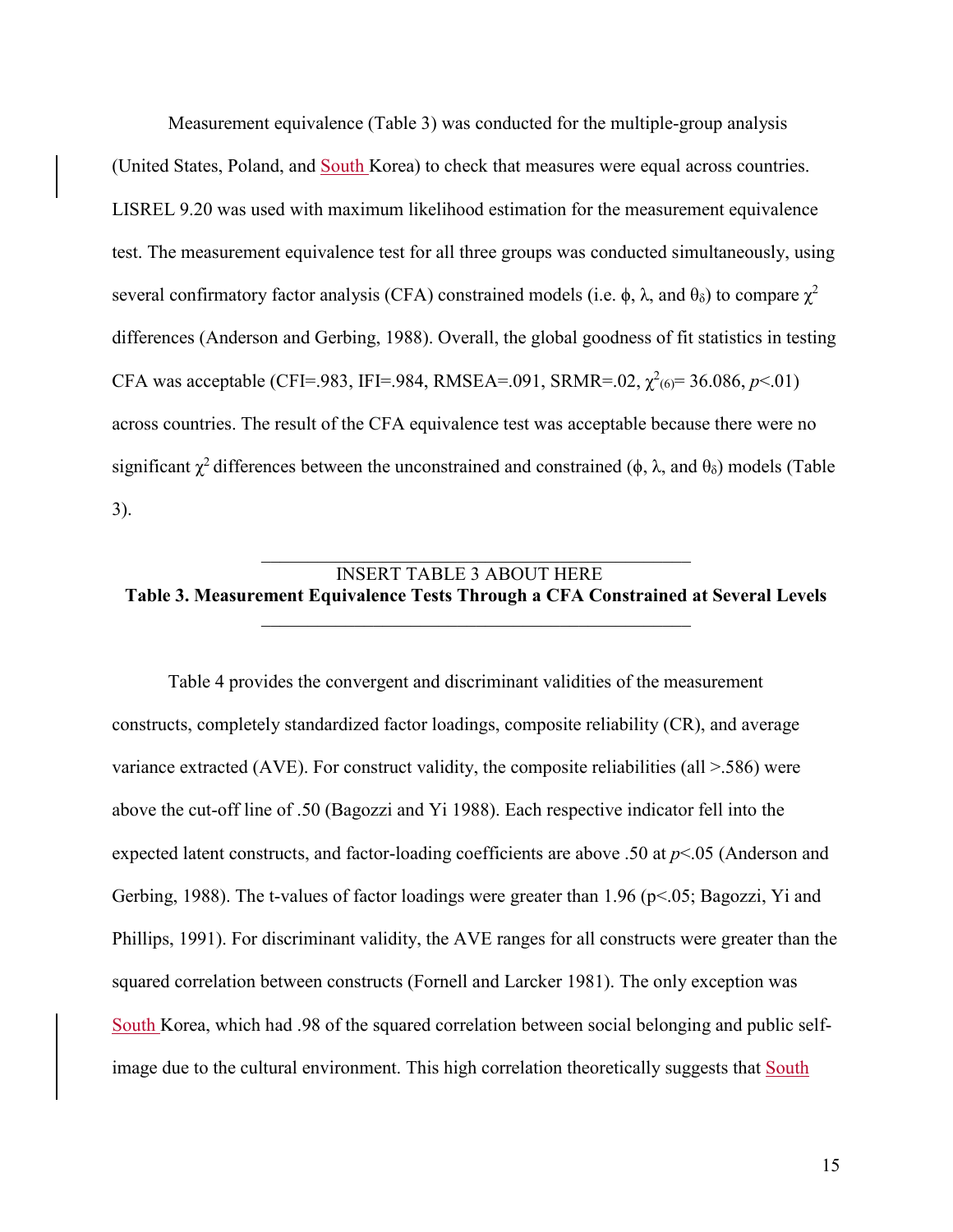Koreans place a high value on collective influential factors, both social relations and public image. Overall, the results of the measurement equivalence and validity tests are acceptable.

 $\mathcal{L}_\mathcal{L} = \{ \mathcal{L}_\mathcal{L} = \{ \mathcal{L}_\mathcal{L} = \{ \mathcal{L}_\mathcal{L} = \{ \mathcal{L}_\mathcal{L} = \{ \mathcal{L}_\mathcal{L} = \{ \mathcal{L}_\mathcal{L} = \{ \mathcal{L}_\mathcal{L} = \{ \mathcal{L}_\mathcal{L} = \{ \mathcal{L}_\mathcal{L} = \{ \mathcal{L}_\mathcal{L} = \{ \mathcal{L}_\mathcal{L} = \{ \mathcal{L}_\mathcal{L} = \{ \mathcal{L}_\mathcal{L} = \{ \mathcal{L}_\mathcal{$ 

INSERT TABLE 4 ABOUT HERE **Table 4. Measurement Model Fit Indices**

\_\_\_\_\_\_\_\_\_\_\_\_\_\_\_\_\_\_\_\_\_\_\_\_\_\_\_\_\_\_\_\_\_\_\_\_\_\_\_\_\_\_\_\_\_\_

To check for any potential common method bias, tests of  $\chi^2$  differences were conducted, comparing Harman's one latent factor model to our suggested multiple latent factors model (Podsakoff et al., 2003). The result showed a significant increase in  $\chi^2$  ( $\Delta \chi^2$  = 198.886,  $\Delta$  *df*=9, *p*<.001), indicating that Harman's one latent factor model fit was worse than the multiple factors in our measurement model. Thus, common method bias did not affect our data in the measurement model, and common method variance was not identified (Krosgaard and Roberson 1995; Mossholder et al. 1998).

#### *3.(1).2.2. Results*

*SEM.* To test H2, H3, and H4, multiple-group SEM tests were conducted. The results are shown in Figure 2. The overall model fit indices of SEM (i.e., global goodness-of-fit statistics) show an acceptable fit to the data  $(\chi^2_{(9)} = 36.086, p < 0.01, CF = 0.985, IF = 0.985, RMSEA = 0.07)$ . The structural paths were reported using common metric complete standardized solutions in LISREL 9.20, as recommended for multiple-group SEM analyses (Jöreskog and Sörbom 1996). For the overall structural model, we found a significant  $\chi^2$  difference across three countries (Δ $\chi^2$ <sub>(13)</sub>  $_{\text{All}}$ =1067.16, *p*<.01) between unconstrained (χ<sup>2</sup><sub>(9)</sub>=36.086, *p*<.01) and constrained (χ<sup>2</sup><sub>(22)</sub>  $_{\text{All}}=1103.21, p<01$  path models.

 $\mathcal{L}_\text{max}$  and  $\mathcal{L}_\text{max}$  and  $\mathcal{L}_\text{max}$  and  $\mathcal{L}_\text{max}$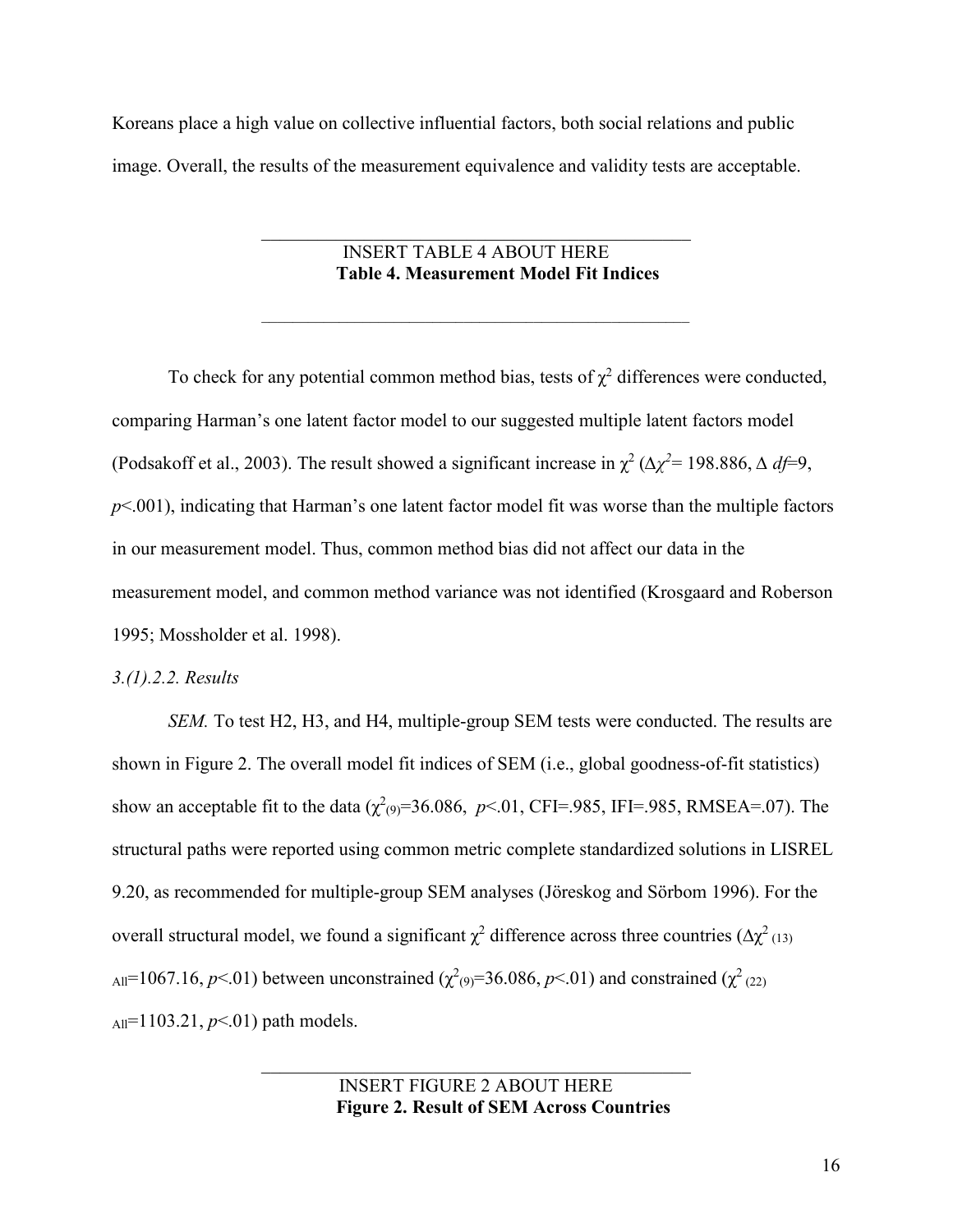To test Hypothesis 2a, which proposed that social belonging is positively related to public self-image, and 2b, which proposed that differences in effect change across countries, multiplegroup SEMs were conducted. H2a was supported for all three countries, as shown in Figure 2 (*γ*11, USA=.582\*\*; *γ*11, Poland=.536\*\*; *γ*11, South Korea=.776\*\*, *p*<.01\*\*). In testing H2b, multiple-group SEM and  $\chi^2$  difference tests were conducted to compare the strength of the specified path (SOB $\rightarrow$ PSI) coefficient. Across the three countries, we found a significant  $\chi^2$  difference between constrained and unconstrained (freeing the path) models. To assess whether each of the three countries was significantly different from the others, we conducted sets of  $\chi^2$  difference tests between each country and each of the others (unconstrained for*γ*11 with the rest of constrained paths vs. all constrained paths). H2b was supported, such that the effect of social belonging on public self-image is greater for South Korea than the United States ( $\Delta \chi^2$ <sub>(1)</sub>=8.642, *p*<.01) and Poland ( $\Delta \chi^2$ <sub>(1)</sub>=9.898, *p*<.01). We found there was no difference between the United States and Poland.

 $\mathcal{L}_\mathcal{L} = \{ \mathcal{L}_\mathcal{L} = \{ \mathcal{L}_\mathcal{L} = \{ \mathcal{L}_\mathcal{L} = \{ \mathcal{L}_\mathcal{L} = \{ \mathcal{L}_\mathcal{L} = \{ \mathcal{L}_\mathcal{L} = \{ \mathcal{L}_\mathcal{L} = \{ \mathcal{L}_\mathcal{L} = \{ \mathcal{L}_\mathcal{L} = \{ \mathcal{L}_\mathcal{L} = \{ \mathcal{L}_\mathcal{L} = \{ \mathcal{L}_\mathcal{L} = \{ \mathcal{L}_\mathcal{L} = \{ \mathcal{L}_\mathcal{$ 

Hypothesis 3a proposed that public self-image is positively related to prestige brand purchase behavior. Our results from the multiple-group SEM supported H3a across all three countries (*β*21, USA=.527\*\*, *β*21, Poland=.275\*, *β*21, South Korea=.546\*\*, *p*<.01\*\*). To test hypothesis 3b, which proposed that the difference in effect varies across countries, the multiple-group SEM analysis was conducted, with  $\chi^2$  difference tests between constrained and free on the specified  $(PSI\rightarrow PBRAND)$  path models. The test of the strength of the path coefficients revealed significant differences across the three countries. Next, we conducted other sets of  $\chi^2$  difference tests between each pair of countries (unconstrained for  $\beta_{21}$  vs. all constrained paths) to assess whether each of the three countries was significantly different from the others. Through this test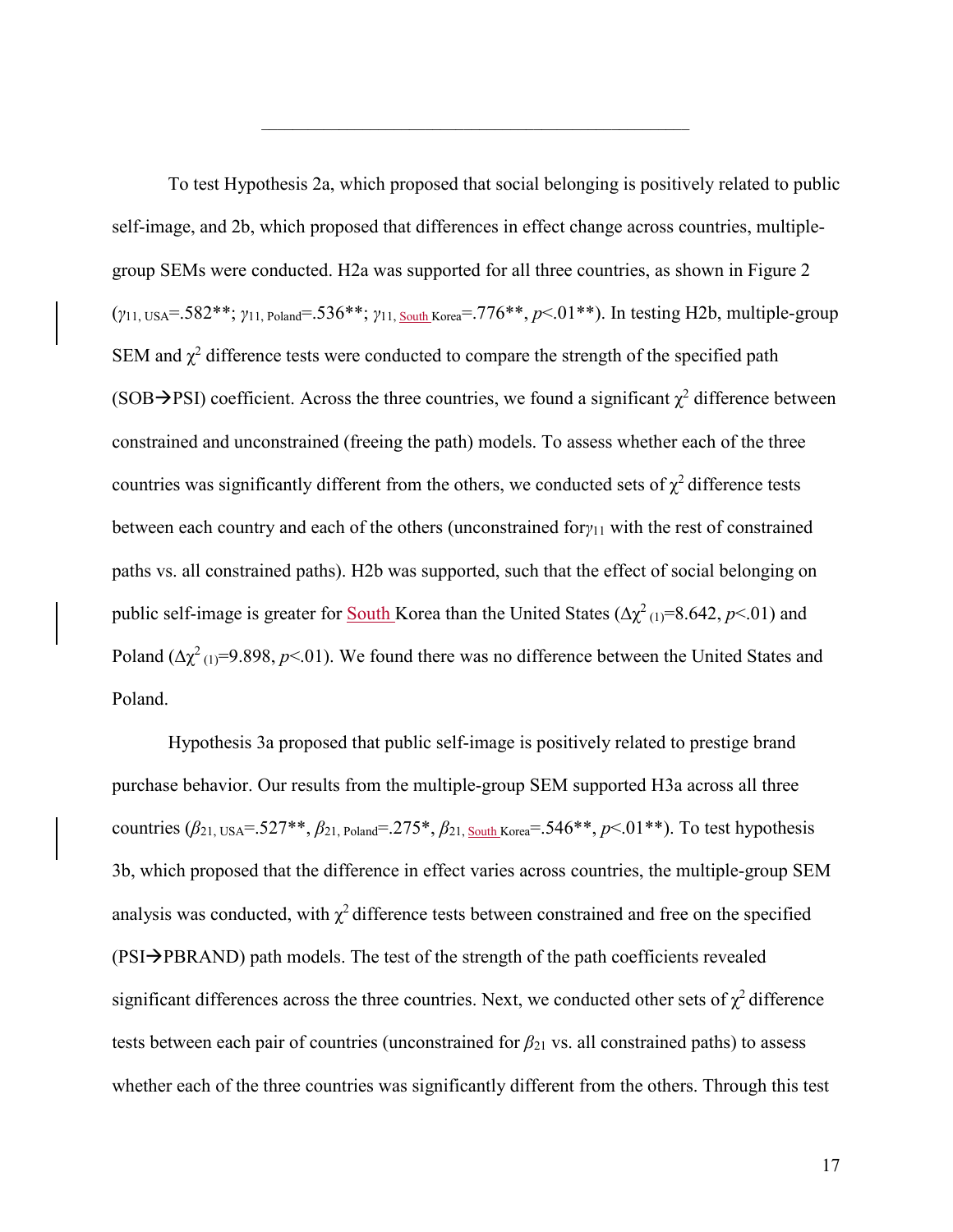of H3b, we found that the effect of public self-image on prestige brand purchase behavior is greater for the United States and South Korea than it is for Poland ( $\Delta \chi^2$ <sub>(1)</sub>=8.642, *p*<.01;  $\Delta \chi^2$  $(1)$ =11.048,  $p$ <.05), but there was no significant difference between the United States and South Korea.

Hypothesis 4a proposed that social belonging is negatively related to prestige brand purchase behavior. Our results from the multiple-group SEM tests supported H4a across the United States and South Korea but not Poland ( $β_{32, USA}$ =-.253<sup>\*\*</sup>, *p*<.01;  $β_{32, South Korea}$ =-.253<sup>\*</sup>,  $p$ <.05;  $\beta$ <sub>32, Poland</sub>=-.083,  $p$ >.05). To test Hypothesis 4b, that the difference in effect varies across countries, multiple-group SEM analyses were conducted, with  $\chi^2$  difference tests between constrained and free on the specified (SOC $\rightarrow$ PBRAND) path models. The test of the strength of the path coefficients revealed significant differences across the three countries. We conducted further sets of  $\chi^2$  difference tests between each pair of countries. The results for H4b indicated that the path is greater for <u>South Korea</u> than Poland ( $\Delta \chi^2$ <sub>(1)</sub>=3.632, at the cut-off line *p*=.05), while there was no difference between the US and Poland or the US and South Korea. *3.(1).3. Discussion and Managerial Implications* 

In DAP2 of Study 1, to deepen our understanding of the prestige brand purchase process across cultures, we analyzed psychological mechanisms using SEM. We compared the effects of social belonging and public self-image on consumers' prestige brand purchase behavior across the United States, Poland, and South Korea.

#### *Social Belonging and Public Self-Image*

Prestige brand preference varied across cultures. That is, Poland (moderate IDV) had the highest prestige brand preference score before the social interaction influence motivations kick in (DAP1). In DAP2, we found a positive relationship between social belonging and public self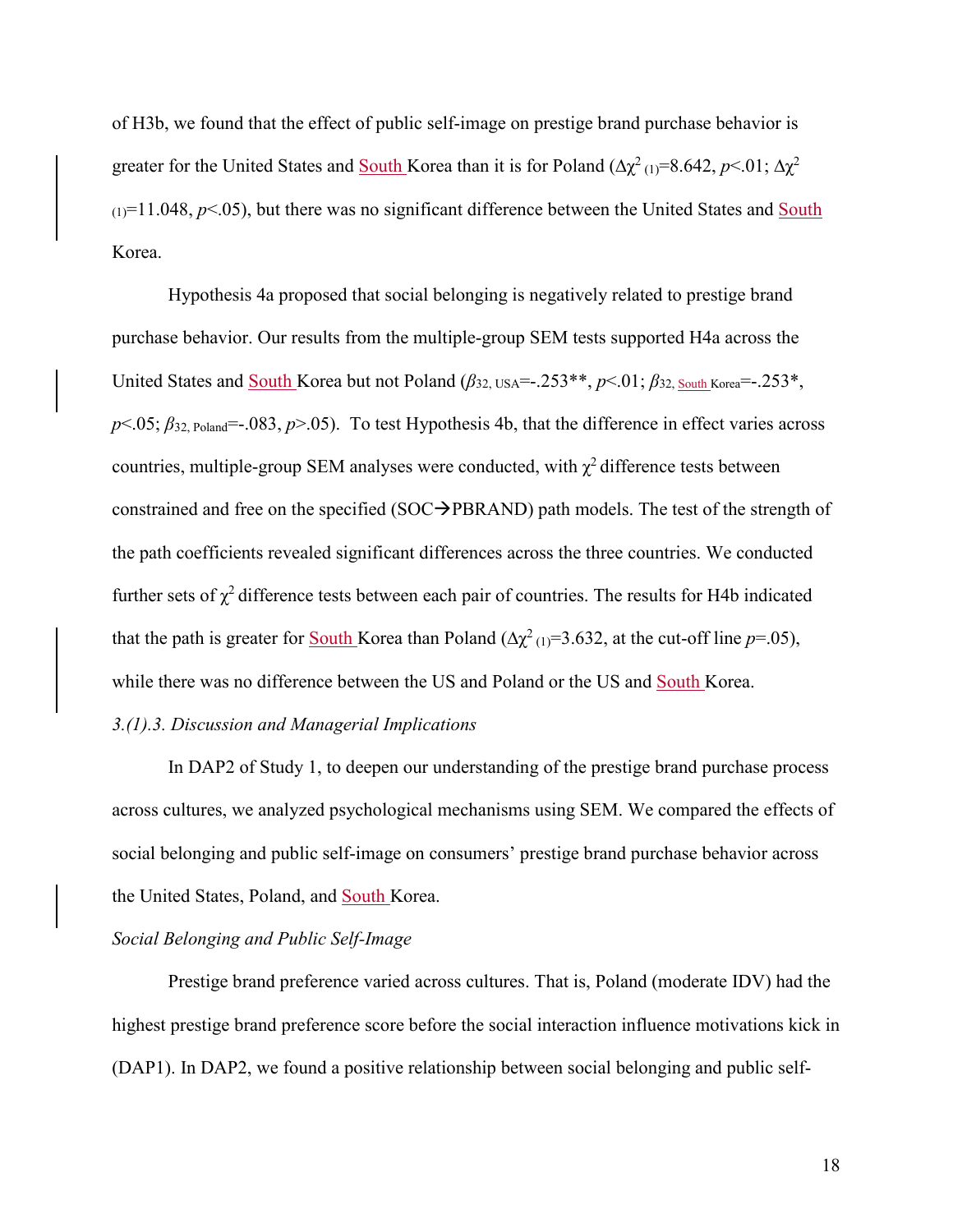image across all three cultures, such that a greater sense of social belonging leads to the need for stronger public self-image. The relationship between social belongingness and public self-image was stronger for South Korea than the United States or Poland. South Korea is a country with high collectivism (low IDV). The reason there is a stronger relationship between social belonging and public self-image in South Korea is clear: collective cultures prioritize the group and its cohesiveness (Schwartz, 1990; Oyserman, 1993). This implies that the influence of opinions or judgments of others in a social group are more important than individualistic cultures. Thus, the effects of public self-image, which include appearance, are more important in social interactions in a collective culture than in an individualistic culture because public selfimage is the means by which we recognize and judge ourselves and others (Jung and Lee, 2006). *Public Self-Image on Prestige Brand Preference* 

The effect of public self-image on prestige brand preference is stronger in the United States and South Korea than in Poland. South Korean consumers, belonging to a collective culture (i.e. low IDV), displayed the lowest prestige brand preference among the three countries without any mediators (motivation). However, when the social interaction influence motivations kicked in, the effect of public image on prestige brand purchase preference was higher than Poland, and equal to the United States.

Prestige brand purchase preference in South Korea might be influenced by economic status, similar to the United States, since prestige brand purchasing requires the ability to pay high prices. Prestige brands have become particularly relevant in South Korea during its recent dramatic economic development; the country has emerged as one of the world's fastest-growing economies (Sarel, 1996). From 1980 to 2012, South Korea's GDP per capita grew from \$2,300 to \$32,020, ranking as the world's seventh-largest exporter (Yonhap News, 2012). Thus, we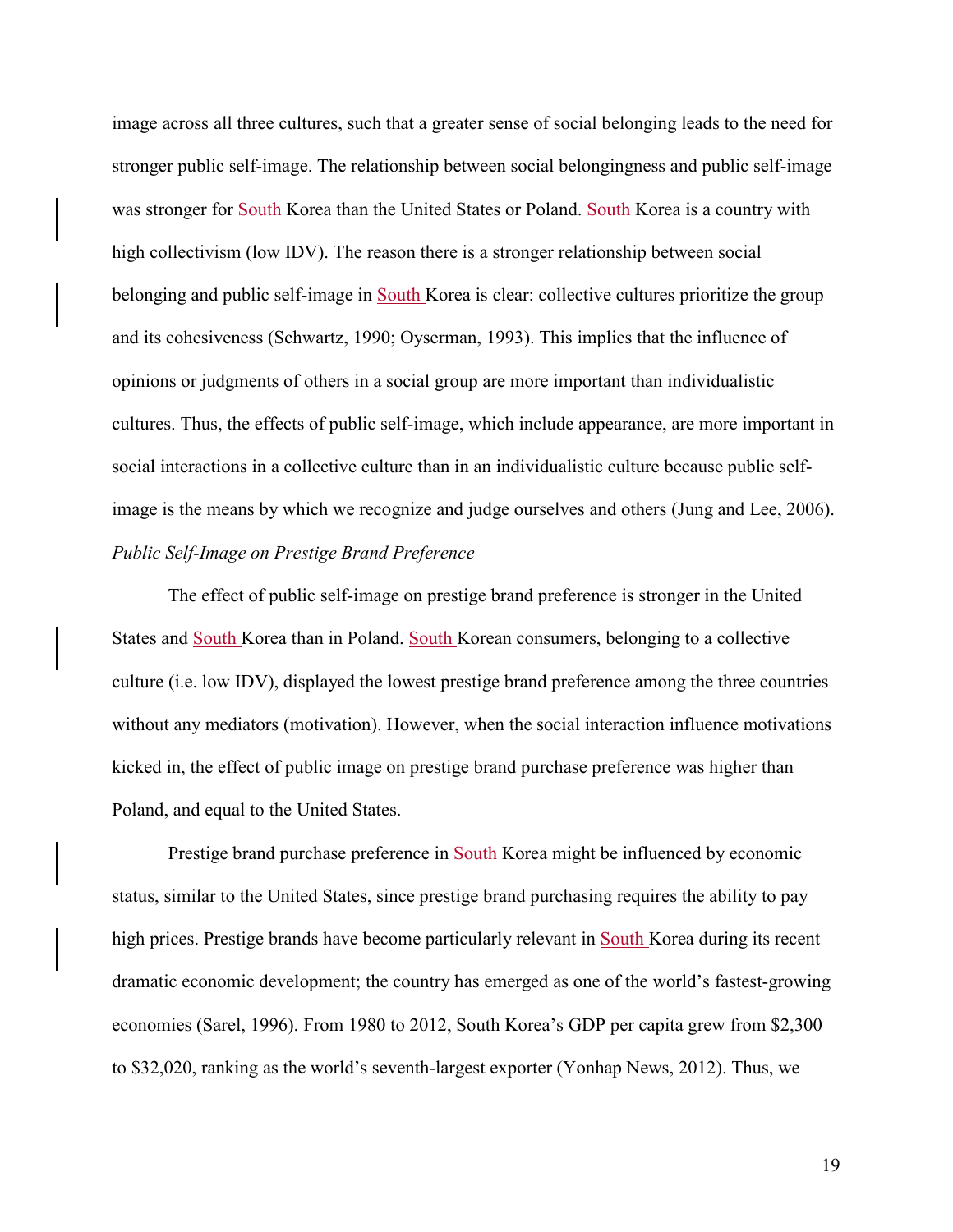suggest that the combination of South Korea's collective cultural environment and its recent dramatic economic development causes consumers to have greater concern for their public representation and leads to higher prestige brand preference.

#### *The Impact of Social Belonging on Prestige Brand Purchase*

Social belonging is inversely related to prestige brand purchase behavior for consumers in the United States and South Korea, but not Poland. As there is a link between social status and financial achievement (Botton, 2004), consumers from the two long-term market countries (United States, South Korea) use conspicuous consumption to compensate for or cope with their lower social status in their society, which awards status in relation to financial achievement. We argue that Poland did not exhibit this relationship, a consumer behavior trend that might be explained by its unique history*.* Specifically, Poland's economic transition may explain its difference from long-term market economies. In Poland, social interaction factors still influence prestige brand purchasing, with *public image* as a full mediator of social belonging that eventually influences prestige brand purchase. This means that Polish consumers, unlike US and South Korean consumers, do not adopt conspicuous consumption alone (buying prestige brands) as a means of compensating for low status, i.e., social belonging status.

We interpret this finding as follows: Poland, which became a socialist country after World War II, has had a transitional economy since the emergence of the Solidarity movement in the 1980s. Before 1945, Poland had a high social group, a "gentry," that owned the land (Piotr, 2014). However, this class was eliminated at the end of WWII as Germans and Soviets confiscated their land (*"Poland Seeks to"*, 1990), and social group status came to emphasize equality. This emphasis persists in Poland today, unlike in long-term market economy countries like the United States and South Korea. Although Poland has been transitioning to a market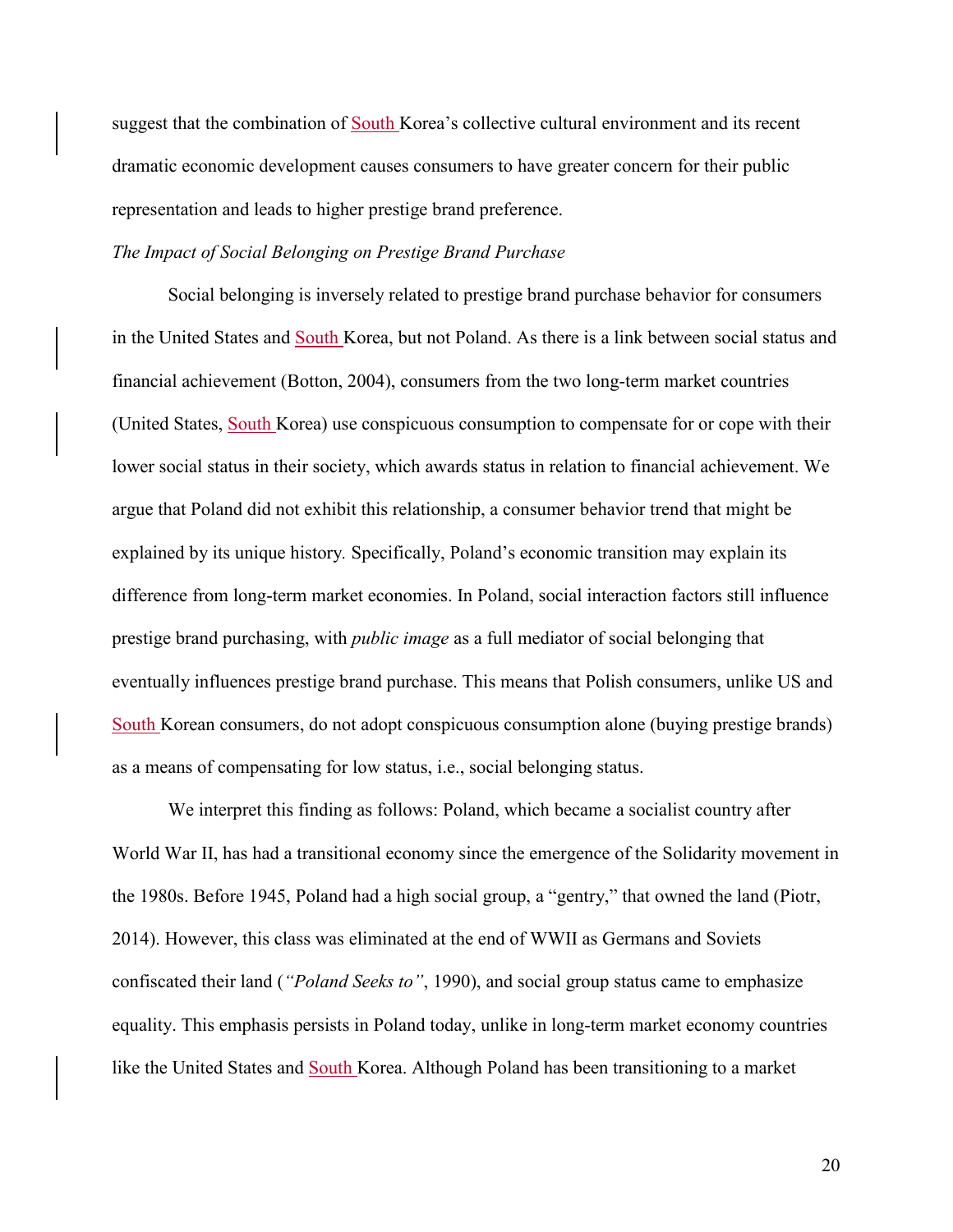economy since 1989, Poles do not perceive low status in the same way that their counterparts in the United States and South Korea do. They do not purchase prestige brands out of a desire to compensate for low status and achieve social belonging since they may value equality and perceive themselves as equal.

#### *Comparing High and Low Individualism Countries*

While previous literature indicates that branded products tend to be more greatly valued in highly individualistic countries (Escalas and Bettman 2005), in DAP1 we found that prestige brand purchase preference was highest for Poland (mid IDV), then for the United States (high), and then for South Korea (low). This finding is in line with literature showing that high individualism (US and Poland  $>$  South Korea) appears to influence prestige brand preference before social interaction motivation kicks in. Poles may have the highest prestige brand purchase intention due to the dramatic societal changes and economic development created by its transitional economy.

However, according to the findings of DAP2, social interaction factors can drive prestige brand purchase. Our contribution to the literature is the insight that social interaction factors mediate the influence on prestige brand purchase. Specifically, consumers' concern about social group interactions influences their propensity to prefer prestige brands across all levels of IDV countries.

#### *Study 2*

Built on the result of Study 1 that found that social influence factors motivate prestige brand purchase preference, Study 2-DAP1 was conducted to test H5(a) concerning the cultural instability of measures (motivators of prestige brand purchase) over time across the three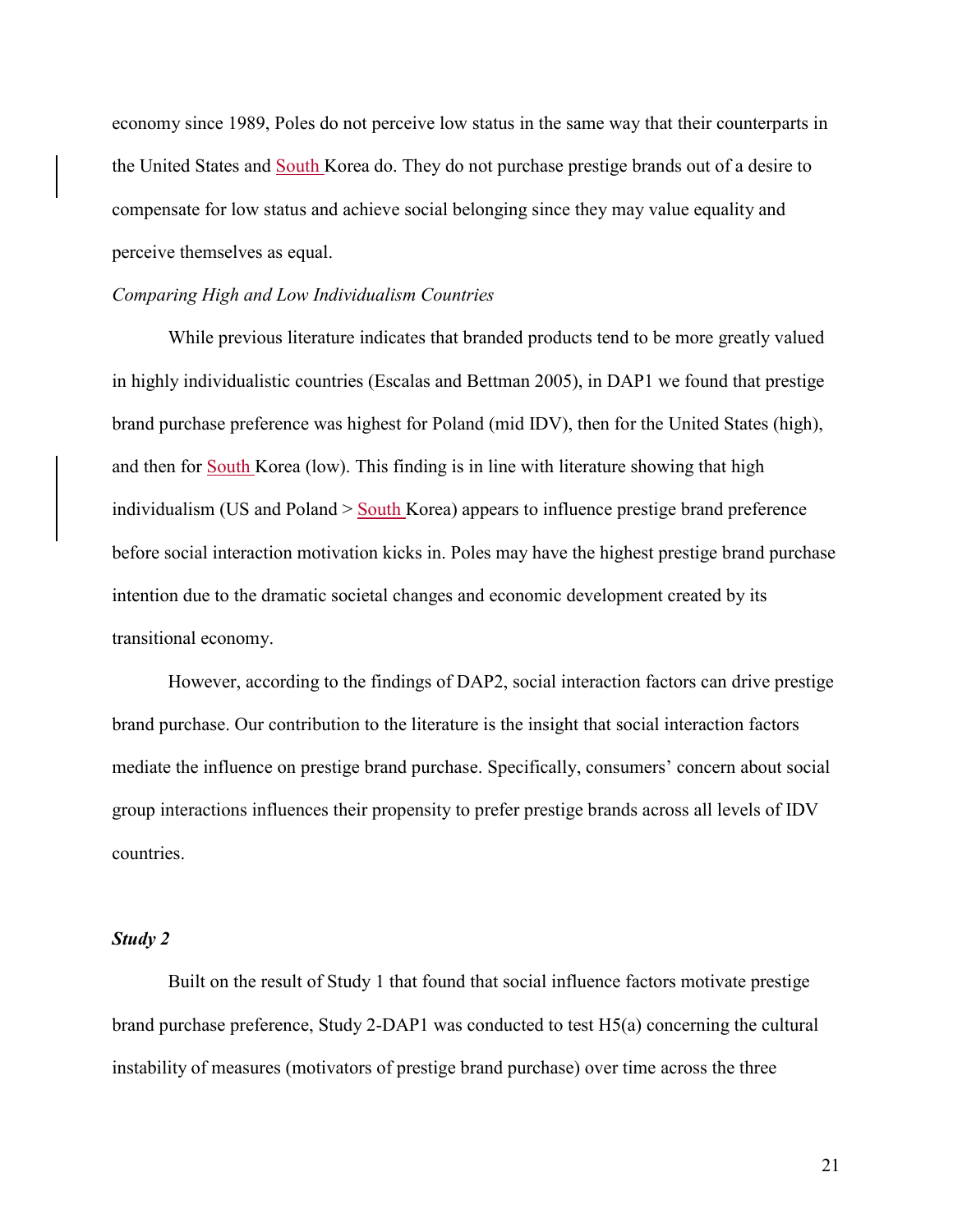countries, given their differing individualism scores. Study 2-DAP1 measured cultural instability using two data sets, acquired by combining the data of Study 1 (2005) and the additional data from 2012. The same variables (i.e., social belonging and public self-image) were used, and data were collected from the same international marketing research firm.

Study 2-DAP2 was informed by Study 2-DAP1's finding that H5(a) is true in some cultures. "The canary in the coal mine" method (Chan et al., 2015; Waitoller, 2010), employed a step-by-step analysis of country differences. These analyses were used to alert brand managers that there is danger in assuming brand carryover effects within households (younger and older generations) over time.

We approached Study 2 as follows. If H5(a) is true in some cultures (i.e., there are differences in the cultural instability of measures [motivations] over time), then we test H5(b) and H5(c) indicating that this difference in culture(s) reflects intergenerational (young vs. old) differences in (b) motivations of prestige brand preference and in (c) prestige brand preference over time.

#### *3.(2).1. Study 2-DAP1: Sample and Method*

Table 5 shows the total sample (total usable *N*=3,622 from *N*=1,215 in 2005 and *N*=2,407 in 2012) and sample characteristics between ages 20 and 65 years for DAP1 over time. The same international marketing research firm from Study 1 (2005) also collected data in 2012 for Study 2. To analyze the measurement equivalence test over time, there were a total of six groups (United States, Poland, and South Korea in 2005 and 2012).

 $\mathcal{L}_\text{max}$  and  $\mathcal{L}_\text{max}$  and  $\mathcal{L}_\text{max}$  and  $\mathcal{L}_\text{max}$ 

 $\mathcal{L}_\text{max} = \mathcal{L}_\text{max} = \mathcal{L}_\text{max} = \mathcal{L}_\text{max} = \mathcal{L}_\text{max} = \mathcal{L}_\text{max} = \mathcal{L}_\text{max} = \mathcal{L}_\text{max} = \mathcal{L}_\text{max} = \mathcal{L}_\text{max} = \mathcal{L}_\text{max} = \mathcal{L}_\text{max} = \mathcal{L}_\text{max} = \mathcal{L}_\text{max} = \mathcal{L}_\text{max} = \mathcal{L}_\text{max} = \mathcal{L}_\text{max} = \mathcal{L}_\text{max} = \mathcal{$ 

INSERT TABLE 5 ABOUT HERE **Table 5. Sample Characteristics Comparison**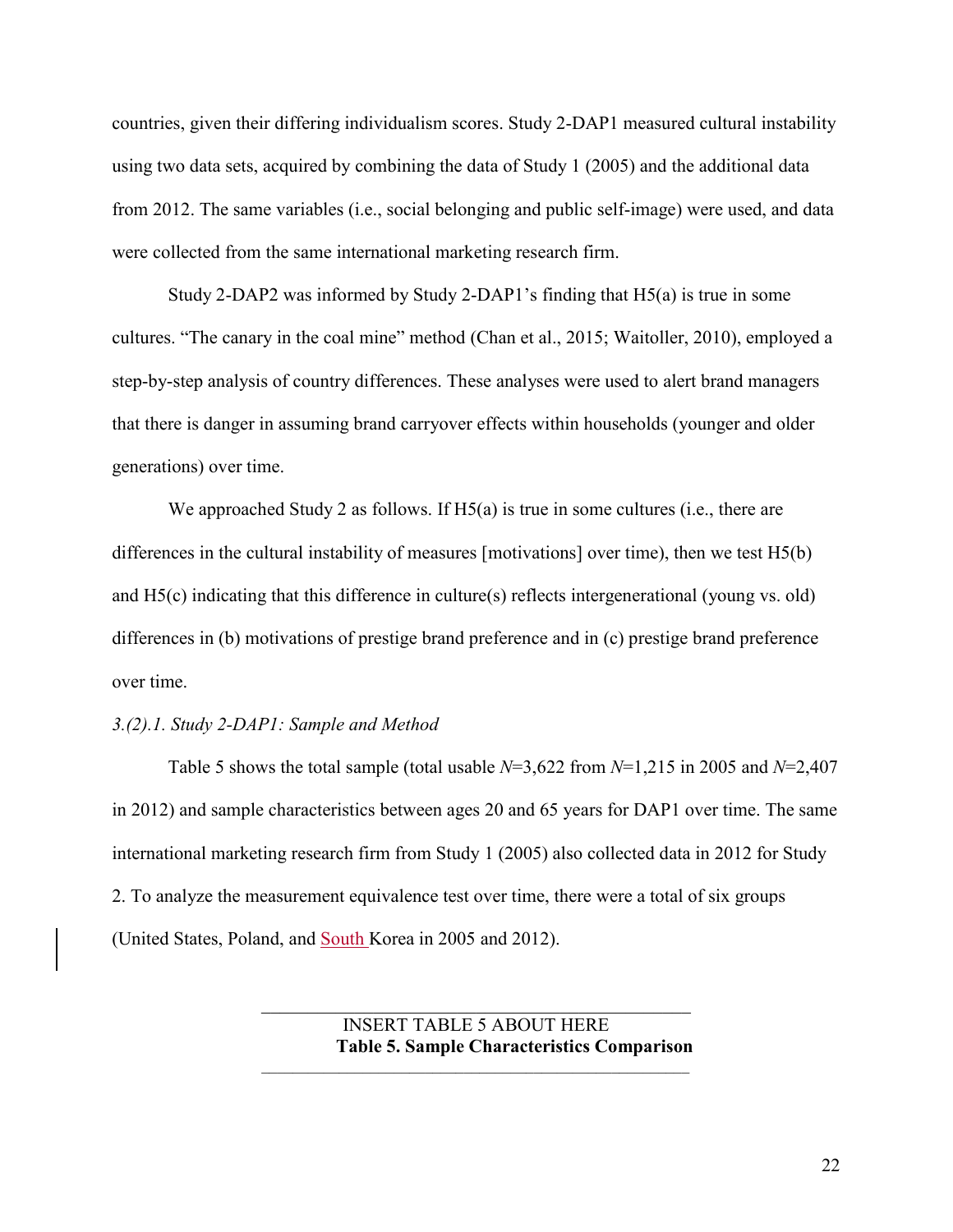Two constructs were the social interaction influence factors (e.g., motivators for prestige brand purchase). Similar to Study 1, we measured *social belonging* and *public self-image*. Two items were used to measure *social belonging* in close relationships: stable personal relationships and friendships. Two items to measure *public self-image* were public image and appearance (looking good). The scales in 2005 were adjusted to match the scale from 2012. Thus, a 1-6 Likert scale was used  $(1=$  "opposed to my values" to  $6=$  "extremely important").

#### *3.(2).1.1. DAP1: Measurement Equivalence Test Over Time*

This procedure was conducted to test whether the measures (social belonging and public self-image), were culturally (un)stable over time. The measurement equivalence for the six groups for the multiple-group analysis was conducted to verify whether measures are equal across these three pairs of countries (Table 6). We used LISREL 9.20 with maximum likelihood estimation for the measurement equivalence test, with several CFA tests between constrained and unconstrained models (i.e.  $\lambda$ ) to compare  $\chi^2$  group differences (Anderson and Gerbing, 1988).

#### *3.(2).1.2. Results of Measurement Equivalence Tests*

## INSERT TABLE 6 ABOUT HERE **Table 6. Measurement Equivalence Test by Three Pairs**

 $\mathcal{L}_\mathcal{L} = \{ \mathcal{L}_\mathcal{L} = \{ \mathcal{L}_\mathcal{L} = \{ \mathcal{L}_\mathcal{L} = \{ \mathcal{L}_\mathcal{L} = \{ \mathcal{L}_\mathcal{L} = \{ \mathcal{L}_\mathcal{L} = \{ \mathcal{L}_\mathcal{L} = \{ \mathcal{L}_\mathcal{L} = \{ \mathcal{L}_\mathcal{L} = \{ \mathcal{L}_\mathcal{L} = \{ \mathcal{L}_\mathcal{L} = \{ \mathcal{L}_\mathcal{L} = \{ \mathcal{L}_\mathcal{L} = \{ \mathcal{L}_\mathcal{$ 

\_\_\_\_\_\_\_\_\_\_\_\_\_\_\_\_\_\_\_\_\_\_\_\_\_\_\_\_\_\_\_\_\_\_\_\_\_\_\_\_\_\_\_\_\_\_

The result of the CFA equivalence test indicated that there was no difference in measurement equivalence for United States or Poland between 2005 and 2012. However, there was a significant  $\chi^2$  difference  $[\Delta \chi^2(\Delta df) = 11.612(2)]$  between unconstrained and constrained models in South Korea between 2005 and 2012 (Table 6), demonstrating that the measures were unstable over time. Further, detailed explanation of the fit indices for South Korea indicates that these results were due to  $\chi^2$  in 2012 data ( $\chi^2$  was less than *df* or equal to 0). Therefore, the fit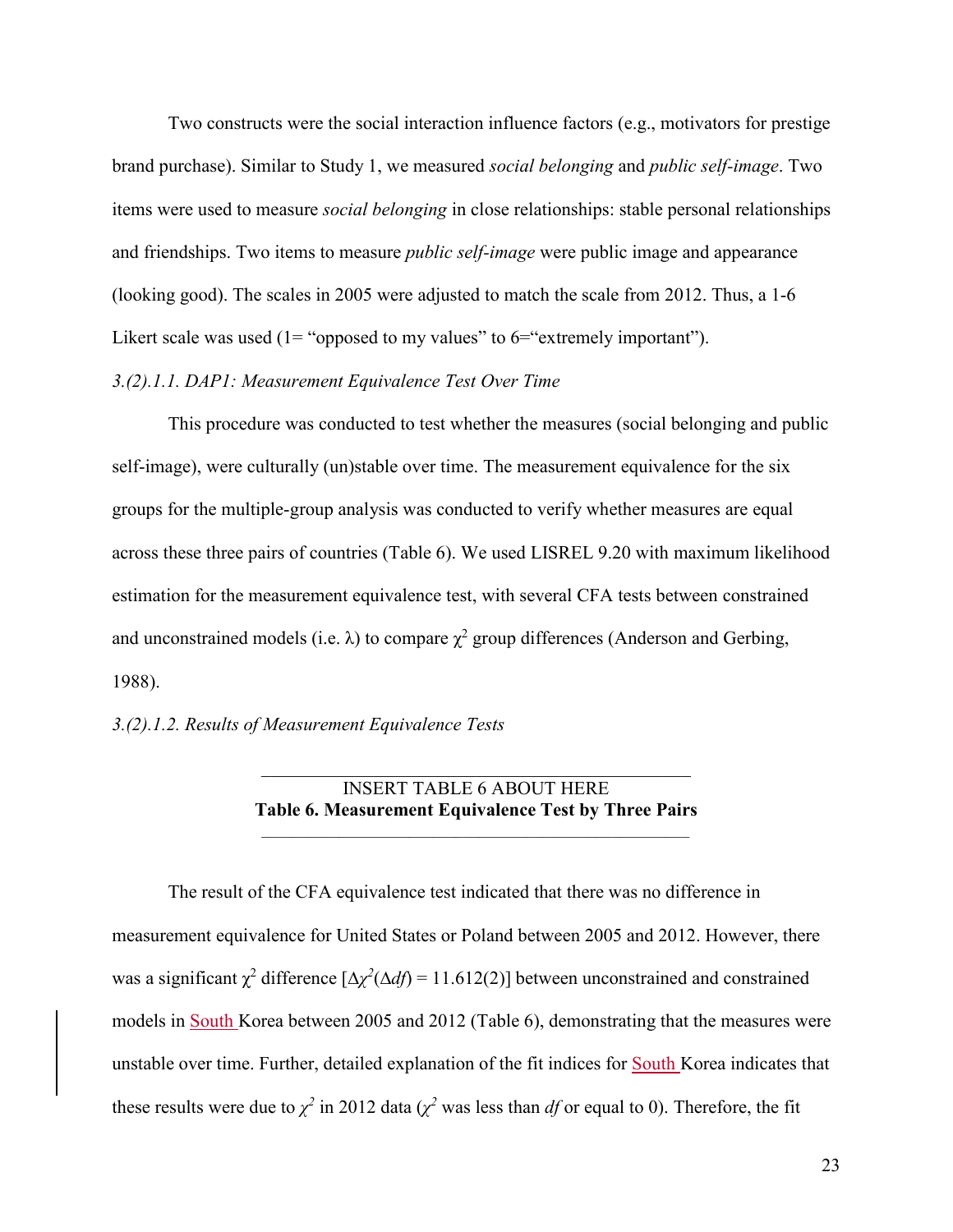statistics indicated that CFI=1 and RMASE =0.0 do not mean that the fit is perfect. Such results are not unusual when a measurement model has been identified or measures are fine/acceptable for each construct (Chen et al., 2008; statmodel.com).

Overall, unlike measurements in 2005 indicating no  $\chi^2$  differences across countries, there was a significant difference  $\Delta \chi^2(\Delta df) = 27.437 (4)$ <sup>\*\*</sup> (*p*<.01) in 2012 across countries due to the result regarding South Korea (shift in motivations between 2005 and 2012). Results can be interpreted as follows. First, the measures (motivators for prestige brand purchase) for the United States and Poland were stable over a long period, but they were not stable for South Korea. Thus, considering our motivation model, differences between cultures appear and can persist. Second, further investigation in the DAP2 to test  $H5(b)$  and  $H5(c)$  is warranted for South Korea, as the result of H5(a) test indicates. Our results of H5(a) show that we have discovered a cultural shift in motivations of prestige brand preference in South Korea between 2005 and 2012, while the United States and Poland maintained consistent cultural values.

Based on these results in Study 2-DAP1, we conducted further analysis to investigate the cultural shift in motivation values and brand preference (using specific brands) in South Korea and to answer why South Korea has changed in these motivations.

#### *3.(2).2. Study 2-DAP2: Method and Sample*

First, based on the result of H5(a) that, among the three countries, South Korea found that measures of motivations of prestige brand purchase were different between 2005 and 2012 while the United States and Poland had stable results over time, H5(b) and H5(c) were tested for South Korea in Study 2-DAP2. To test *intergenerational differences* H5(b) *in motivation values* over time, we used a total of 1,414 observations (*N=*806 in 2012 data and *N*= 608 in 2005 data) of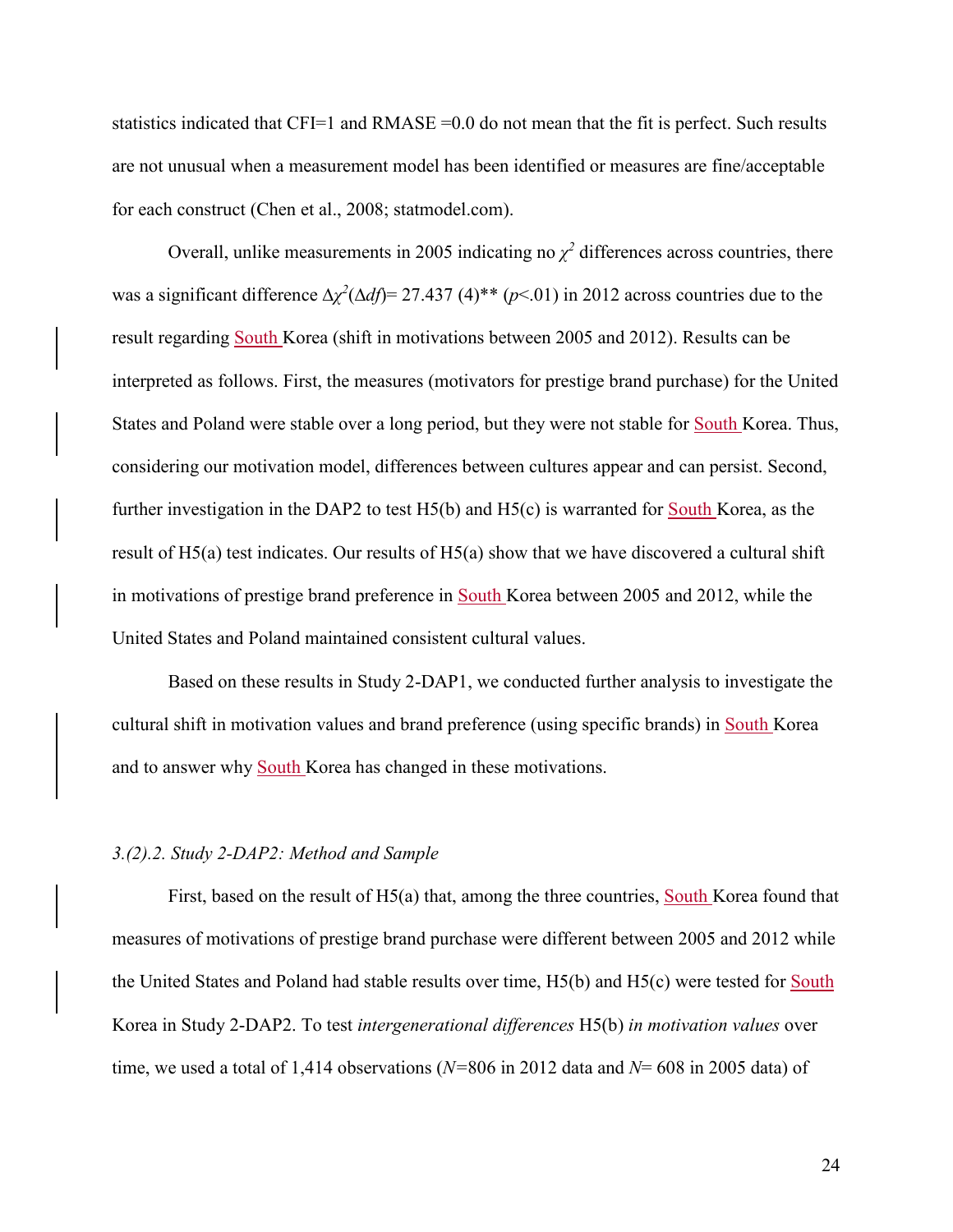South Korean participants between the ages of 20 and 65 years old. Then, to identify which generation in 2012 contributes to the shift in these motivations from 2005 over time, measurement equivalence tests were conducted (1) between both groups in 2005 and the older generation in 2012 and (2) between both groups in 2005 and the younger generation in 2012. We found differences in motivations between generations (Table 7) as follows: the younger generation in DAP2 is between 20 and 49 years old (*N=*605 in 2012, male=50%) and the older generation (mostly Baby Boomers; *N=*201 in 2012, male 50.2%) are at or above 50 years old. We refer to these two groups as younger and older generations in Study 2.

Second, to investigate the shift in *intergenerational differences* H5(c) *in prestige brand preference* over time, a total of 1,605 responses to the specific reputable or prestige brand preference questions (*N=*791 in 2012 and *N*=814 in 2005) was used. Respondents were asked whether they liked each of the internationally recognized brands listed in Table 8, with answer choice 0 (No) and 1 (Yes). Brands that were used in the 2012 study are internationally recognized in car, electronic, and clothing product categories (Table 8). To identify the difference in specific brand preferences in the 2012 data set, a cross-tabulation for the  $\chi^2$ difference test between generations (young vs. old) was conducted. Then, based on those brands in  $\chi^2$  difference between generations (young vs. old), we tracked down those same brands (variables) in the 2005 data set to test whether their intergenerational brand preference has been maintained or deteriorated over time (2005 to 2012). For those brands that were available in both 2005 and 2012 data sets, an ANOVA test (with post-hoc tests) was conducted for four groups (young in 2005-2012; old in 2005-2012).

#### *3.(2).2.1. DAP2: Intergenerational Differences in (1) Motivations and in (2) Prestige Brand*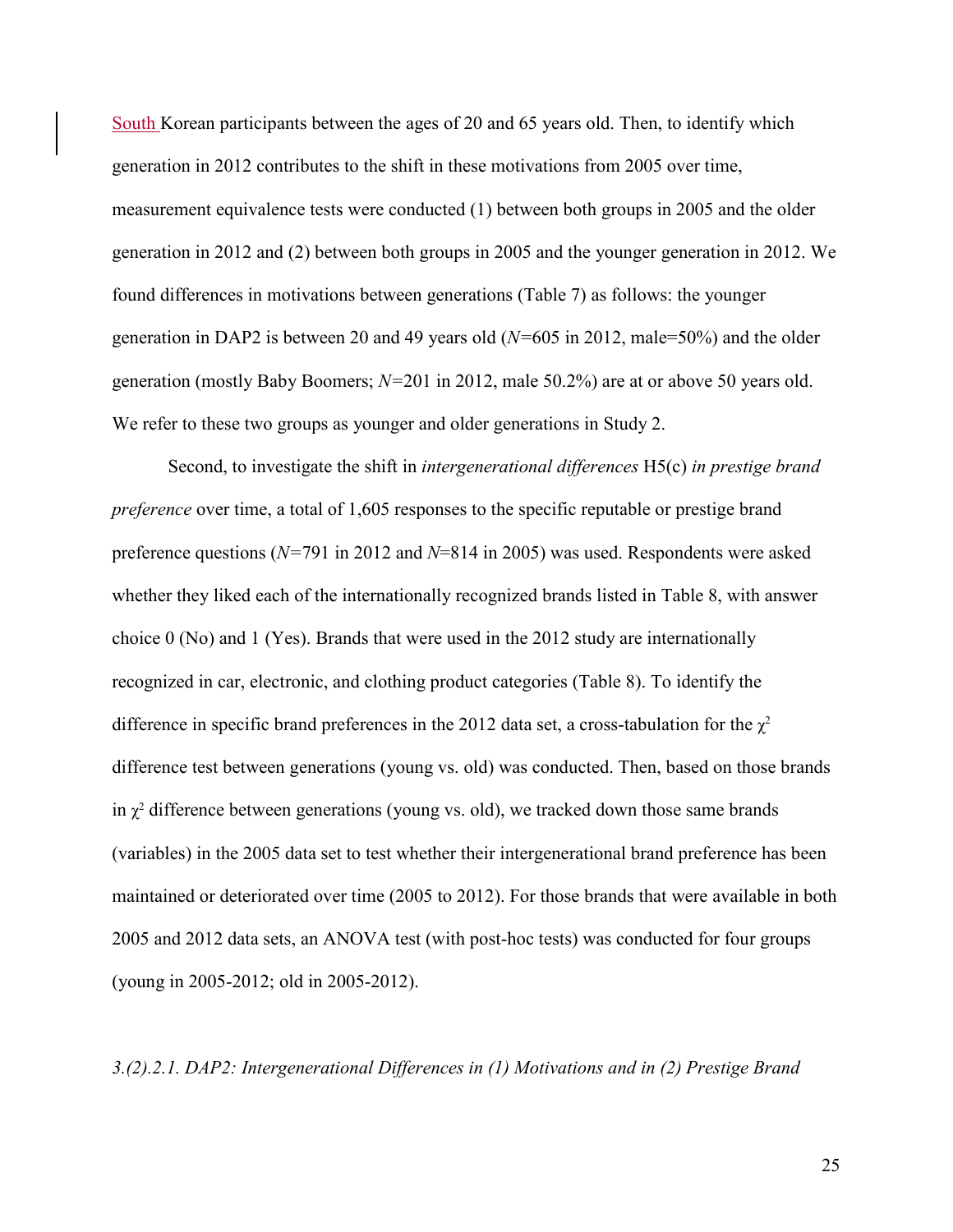#### *Preference*

The purposes of DAP2 were to test (1) intergenerational differences in *motivation*  values—how different these motivations (social influence factors for prestige brand purchase) are between the generations (young vs. old) in South Korea over time, and (2) intergenerational differences in *prestige brand preference*.

First, we compared each group's (old and young generational groups in 2005 and 2012) data in the measurement model to ascertain which generation has changed its motivations over time. Second, based on the results of intergenerational differences in motivations, we identified internationally recognized prestige brands (Table 8) that the older generation prefers and that have not been accepted/adopted by the younger generation (or vice versa). This would help brand managers to pinpoint which brand(s) maintains or deteriorates its intergenerational prestige brand preference over time, thus alerting brand managers that there is danger in assuming brand carryover effects within households.

#### *3.(2).2.2. Results in Intergenerational Differences*

First, in testing H5(b) in intergenerational differences in *motivations*, Table 7 shows the results of the measurement equivalence tests (1) between the younger generation in the 2012 data and all South Koreans in the 2005 data and (2) between the older generation in the 2012 data and all South Koreans in the 2005 data. The results show which generation has changed their motivations over time between 2005 and 2012. Based on the equivalence test results, overall, the younger South Korean generation contributes to the shift in motivation values over time, while the older generation has not changed in these measures (most cases, constraining to  $\theta_{\delta}$  will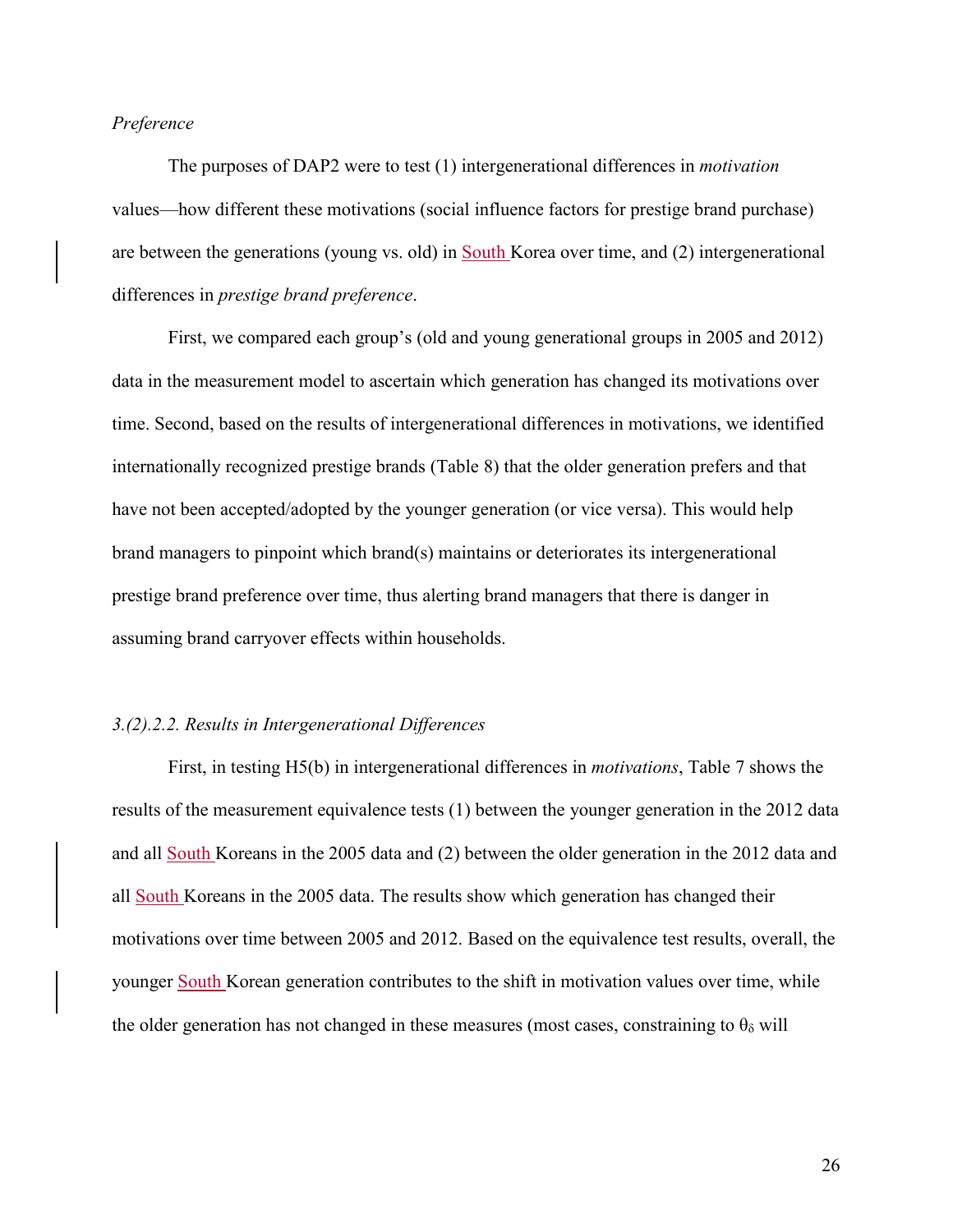indicate a significance), supporting H5(b). The shift manifested itself more strongly among younger generations in South Korea.

## INSERT TABLE 7 ABOUT HERE **Table 7. Intergenerational differences in motivation measurements over time**

 $\mathcal{L}_\mathcal{L} = \{ \mathcal{L}_\mathcal{L} = \{ \mathcal{L}_\mathcal{L} = \{ \mathcal{L}_\mathcal{L} = \{ \mathcal{L}_\mathcal{L} = \{ \mathcal{L}_\mathcal{L} = \{ \mathcal{L}_\mathcal{L} = \{ \mathcal{L}_\mathcal{L} = \{ \mathcal{L}_\mathcal{L} = \{ \mathcal{L}_\mathcal{L} = \{ \mathcal{L}_\mathcal{L} = \{ \mathcal{L}_\mathcal{L} = \{ \mathcal{L}_\mathcal{L} = \{ \mathcal{L}_\mathcal{L} = \{ \mathcal{L}_\mathcal{$ 

 $\mathcal{L}_\text{max}$  and  $\mathcal{L}_\text{max}$  and  $\mathcal{L}_\text{max}$  and  $\mathcal{L}_\text{max}$ 

Second, in testing H5(b) in intergenerational differences in *prestige brand preference*, Table 8 shows the results of selected prestige brand preference between generations. The results indicate brands that the older generation strongly likes or prefers, but that have not been accepted/adopted by the young generation over time. For example, in 2005, preference for Samsung was 67% (young) and 76% (old), while by 2012, preference for Samsung among the young was significantly lower (59%).

INSERT TABLE 8 ABOUT HERE **Table 8. Prestige brand preference difference between young and old generations in South Korea over time** 

\_\_\_\_\_\_\_\_\_\_\_\_\_\_\_\_\_\_\_\_\_\_\_\_\_\_\_\_\_\_\_\_\_\_\_\_\_\_\_\_\_\_\_\_\_\_\_\_\_\_\_\_\_\_\_

\_\_\_\_\_\_\_\_\_\_\_\_\_\_\_\_\_\_\_\_\_\_\_\_\_\_\_\_\_\_\_\_\_\_\_\_\_\_\_\_\_\_\_\_\_\_

In addition, we summarize several results for Mercedes and BMW. First, for Mercedes, the brand has maintained its intergenerational prestige brand preference and has had the highest brand preference for South Korean consumers among foreign car brands in both generations. Unlike Mercedes, preference for BMW has decreased over time among the younger generation, while the older generation has maintained its preference rate over time. Thus, in 2012, there is no difference between the young and old in preference for BMW.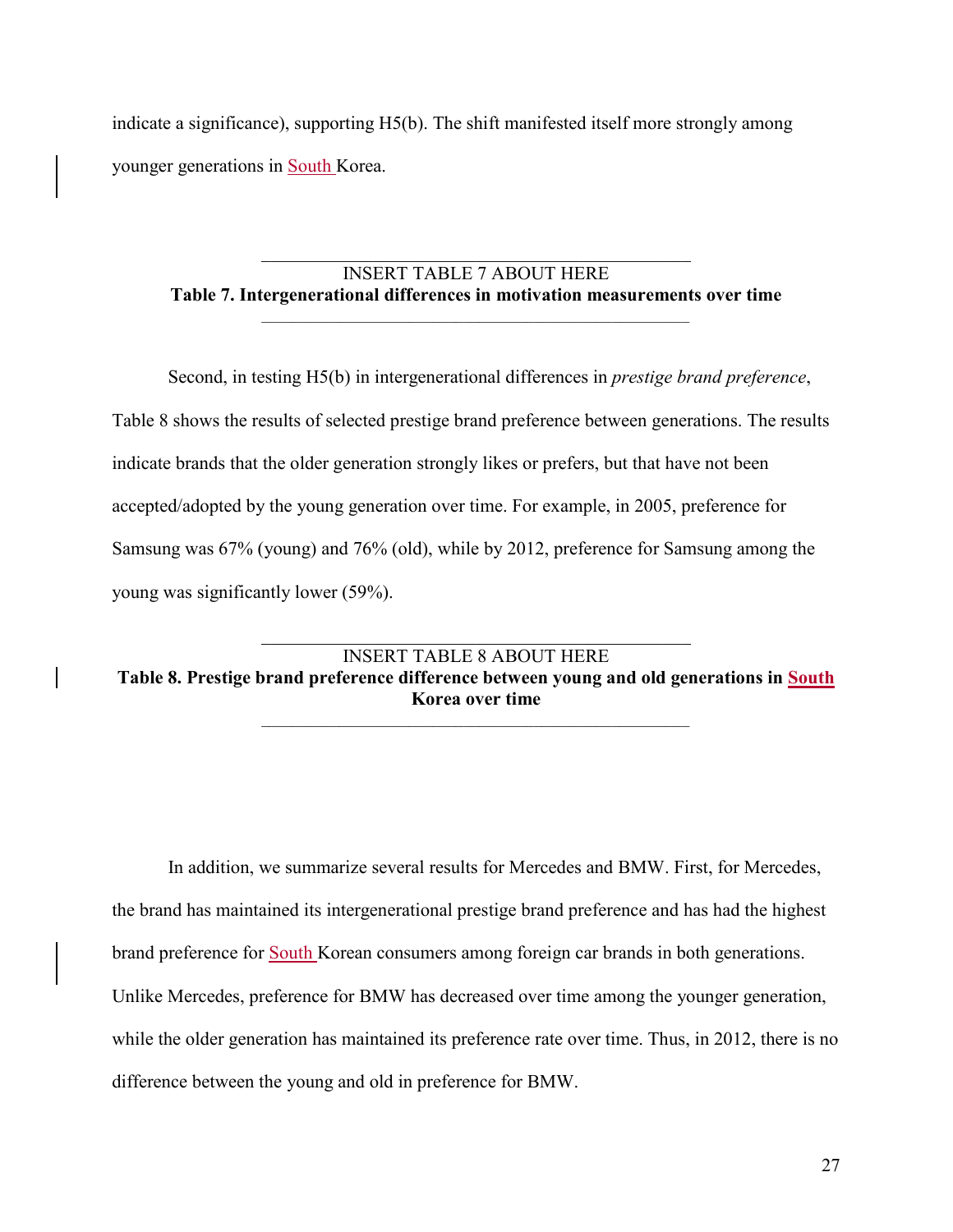#### *3.(2).3. Discussion*

In this section, we discuss our main results. Based on Study 2, we conclude as follows. First, we formally tested the relationship between motivations for prestige brand purchases across three countries at two points in time. We found no change in motivations between the United States and Poland, but we did find differences for South Korea. Our results imply that we have discovered a cultural shift in *motivations* for prestige brand purchase preference in South Korea (a low individualism country), while the United States and Poland (mid- and highindividualism countries) have maintained similar social motivations for prestige brand purchases. Our contribution lies in providing evidence based on stringent cross-cultural measurement equivalence testing. Our results are benchmarked at all levels  $(\lambda, \phi, \theta_{\delta})$  (Myers et al., 2000; Steenkmap and Baumgartner et al., 1998).

Second, the value shift in South Korea manifests more strongly in the younger vs. older generation. Our finding that there is a shift in social influence factors in the South Korean younger generation supports previous studies that recognize this type of generational shift in values (Nowak et al., 2006; Fernandez, 2009). Millennials who were born after 1981 are viewed as market savvy, with a high buying power (Nowak et al, 2006). We believe that these findings offer insights into shifting values and brand preferences and thus constitute a contribution to the literature.

To sum up, based on Study 1 and 2 results, we conclude that social interaction influences serve as motivators for prestige brand purchase preference across cultures and that these effects are stronger in collective cultures than in individualistic ones. These motivations were stable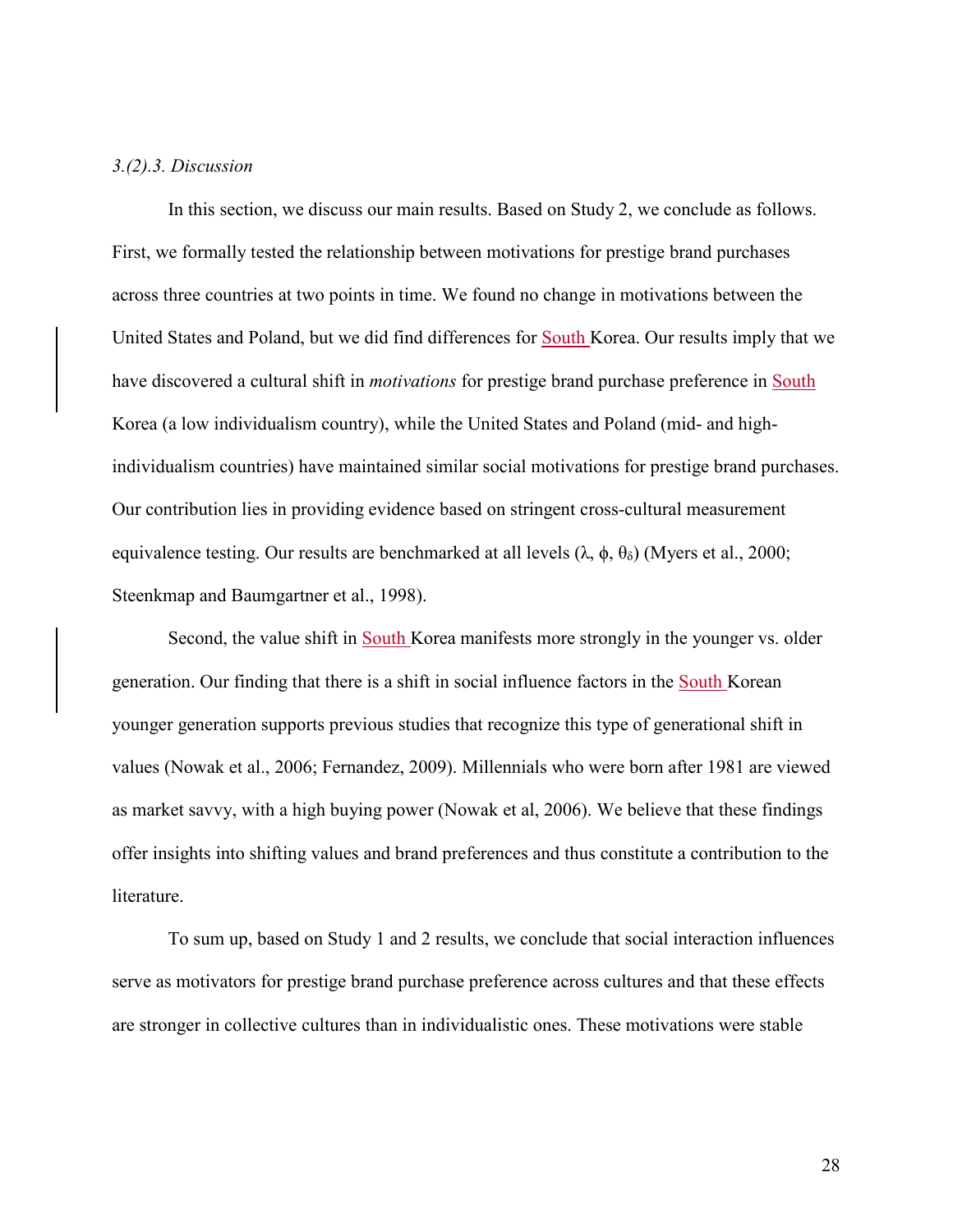over time in the United States and Poland, although in South Korea, this was not true due to intergenerational value shifts.

#### **4. Managerial Implications**

Our findings have implications for prestige brand managers. First, our finding that a sense of low social belonging heightened consumers' prestige brand purchase preference suggests that prestige brand purchasing is seen as a way to reflect or maintain positive social belonging within one's social group. Our study affirms these results for both US and South Korean consumers, though not Poland. This finding suggests that marketers of prestige brands may target consumers based on their desire to present wealth or power, particularly those who want to cope with their perceived low social status by using prestige brands for public selfexpression. This finding is in line with previous literature that some consumers use conspicuous consumption to compensate for their low social status or to cope with perceived lower social status (Charles et al. 2009; Rucker and Galinsky 2009) and that they are likely to perceive the consumption of prestige brands as a sign of their social status, e.g. position and power (Alden et al. 1999). Our study suggests these findings can be generalized to countries with a long-term market economy (United States) or recent dramatic economic development (South Korea), but not post-socialist countries like Poland, where its unique history makes consumers already feel like equals within their social group. Marketers need to find alternative approaches in postsocialist countries like Poland, where consumers do not feel the need to compensate for low status by purchasing prestige brands.

A second finding, that public self-image mediates the relationship between social belonging and prestige brand purchase preference for all three countries, suggests that consumers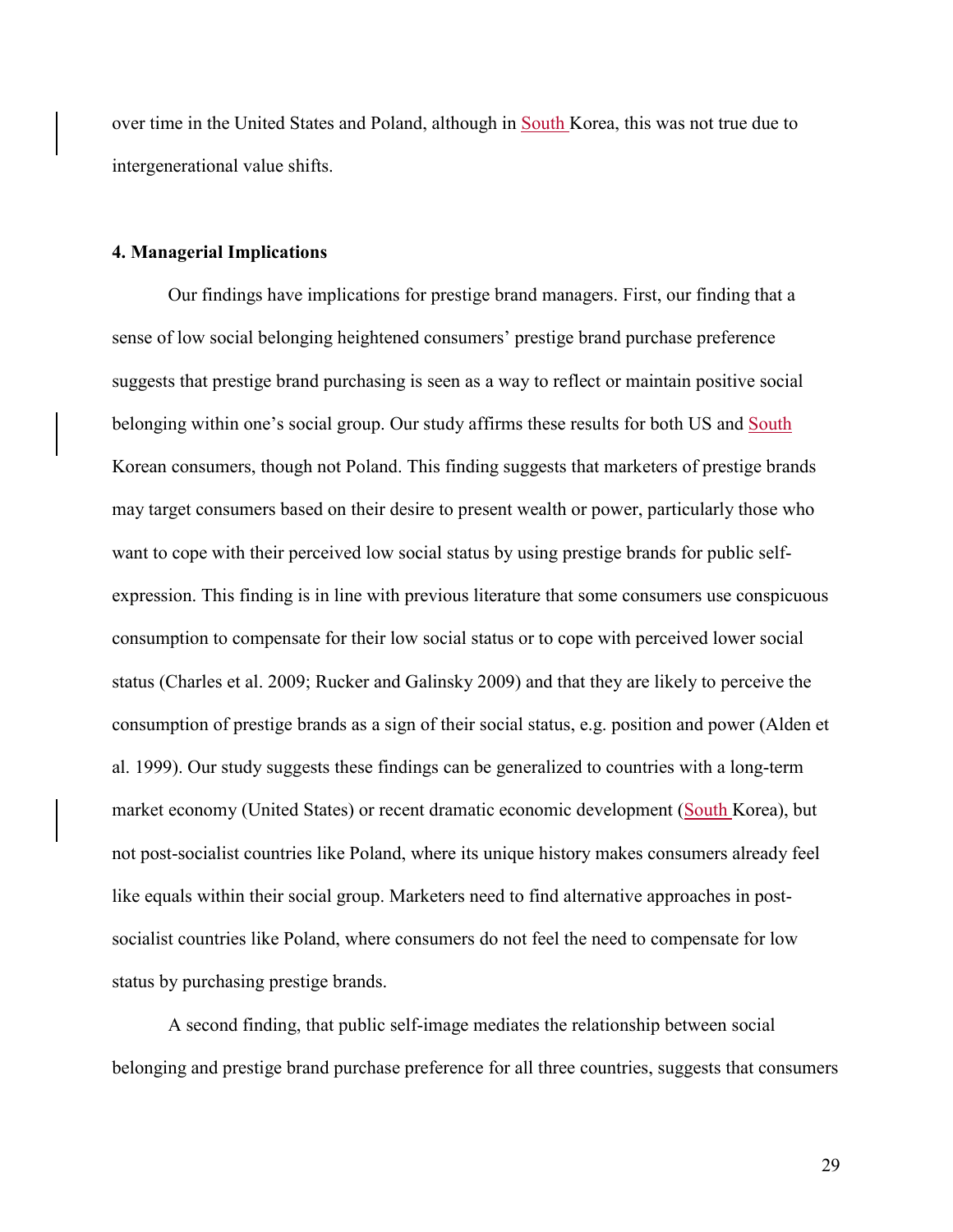seek brands that help them project an ideal self-image to others (Dolich 1969; Sirgy 1982; Sirgy et al. 1997) in their social groups. Thus, marketers of prestige brands should appeal to whatever public image (e.g., wealth, power, position, education, etc.) is desired in each culture. Moreover, a collective culture that has had dramatic economic development, where social interaction in public is highly valued, could be a fertile market for prestige brands.

Third, based particularly on the results of Study 2, marketing communications strategies need to be tailored to each generation's preferences, especially in collective East Asian cultures. In the electronic brand category, the older generation in South Korea strongly prefers Samsung, but the younger generation's brand preference has diminished over time. This finding highlights the importance of continually monitoring generational cohorts such as younger East Asian consumers to pinpoint shifts in brand preferences based on generational shifts away from the older generation's values.

Overall, the results of our study can alert global brand managers that there is danger in assuming that brand carryover effects occur within households. Furthermore, managers should be aware that consumers across countries can use prestige brands to boost their public selfimage, enhancing how they present themselves in their social interactions and reflecting or compensating for their social status. Differences between cultures manifest in the short run and can also persist over time.

#### **5. Limitations and Future Research**

The present study has some limitations that suggest areas for future research. First, although our use of secondary data had the benefit of providing a large international sample, there were fewer than three indicators per construct in the SEM analysis. This limitation is,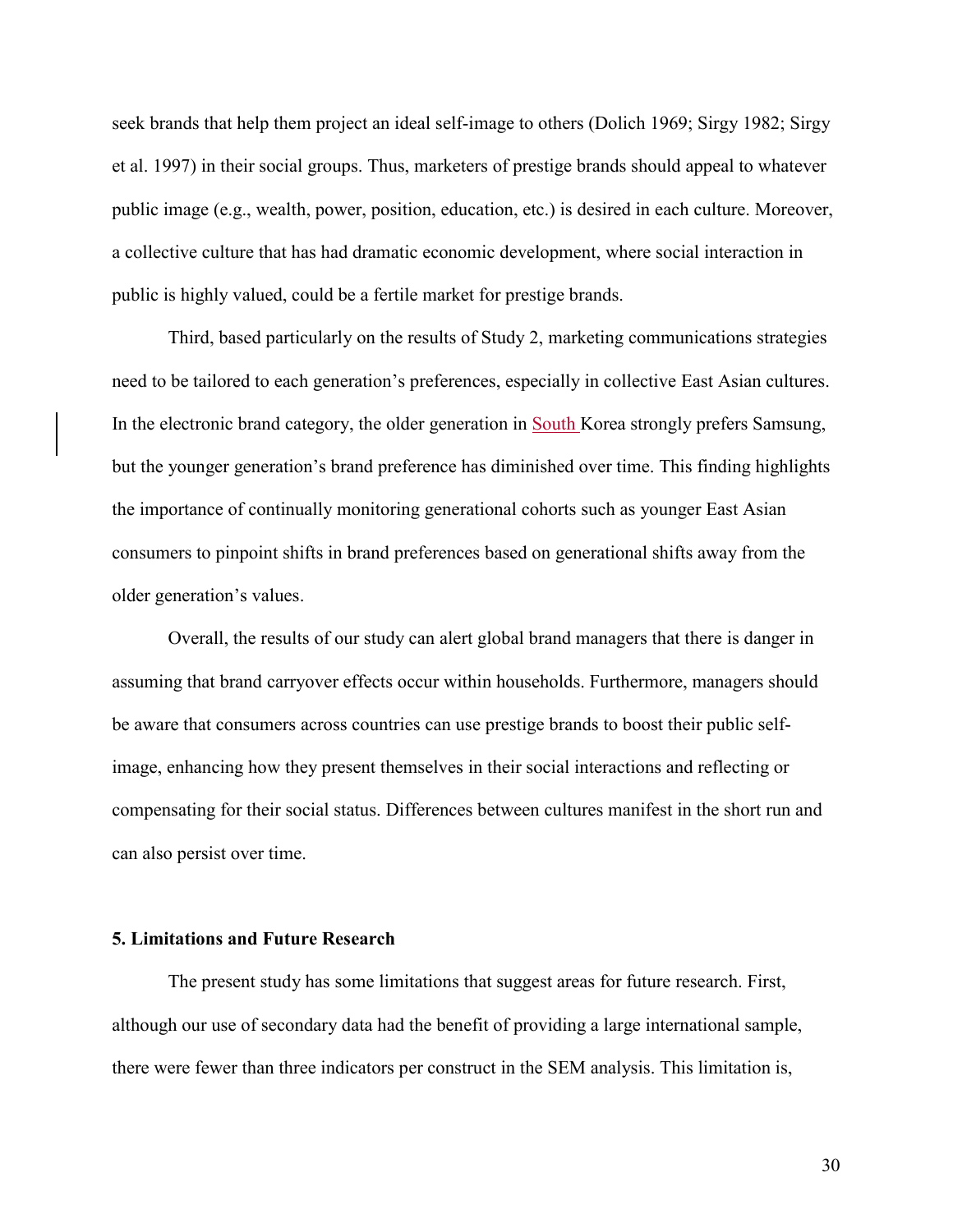however, considered acceptable since fewer than three items in previous studies still work or can be identified (Afthanorhan, 2013), and the measurement equivalence test was acceptable across countries. A previous study has shown that fewer than three indicators are also acceptable using SEM (Wanous, Reichers, and Hudy, 1997). Nevertheless, future research might include more indicators to increase the effectiveness of running an SEM multiple-group model (Costner and Schoenberg, 1973). Using varying levels of individualism, we sought to make cross-cultural comparisons with a large data set with participants from multiple countries. Moreover, when SEM models are built with data from survey questionnaires that include the proper global meaning of each construct, the results have been shown to be statistically the same as those obtained using primary data while comparing those two studies (Authors, 2018). This means that, in SEM models, statistically significant paths with a secondary data set would parallel results using a primary data set.

A second area for future research would be to use additional social interaction constructs that might act as mediators (e.g. materialism) for prestige brand preference. Another limitation is that we have much a younger sample (approx. 13%) in 2012 than in 2005; future research might use samples that are more similar in age distribution. Finally, future research might include additional countries in the sample. This research examines only three countries that represent North America, Europe, and Asia. Future research could include countries on other continents to assess the generalizability of our findings.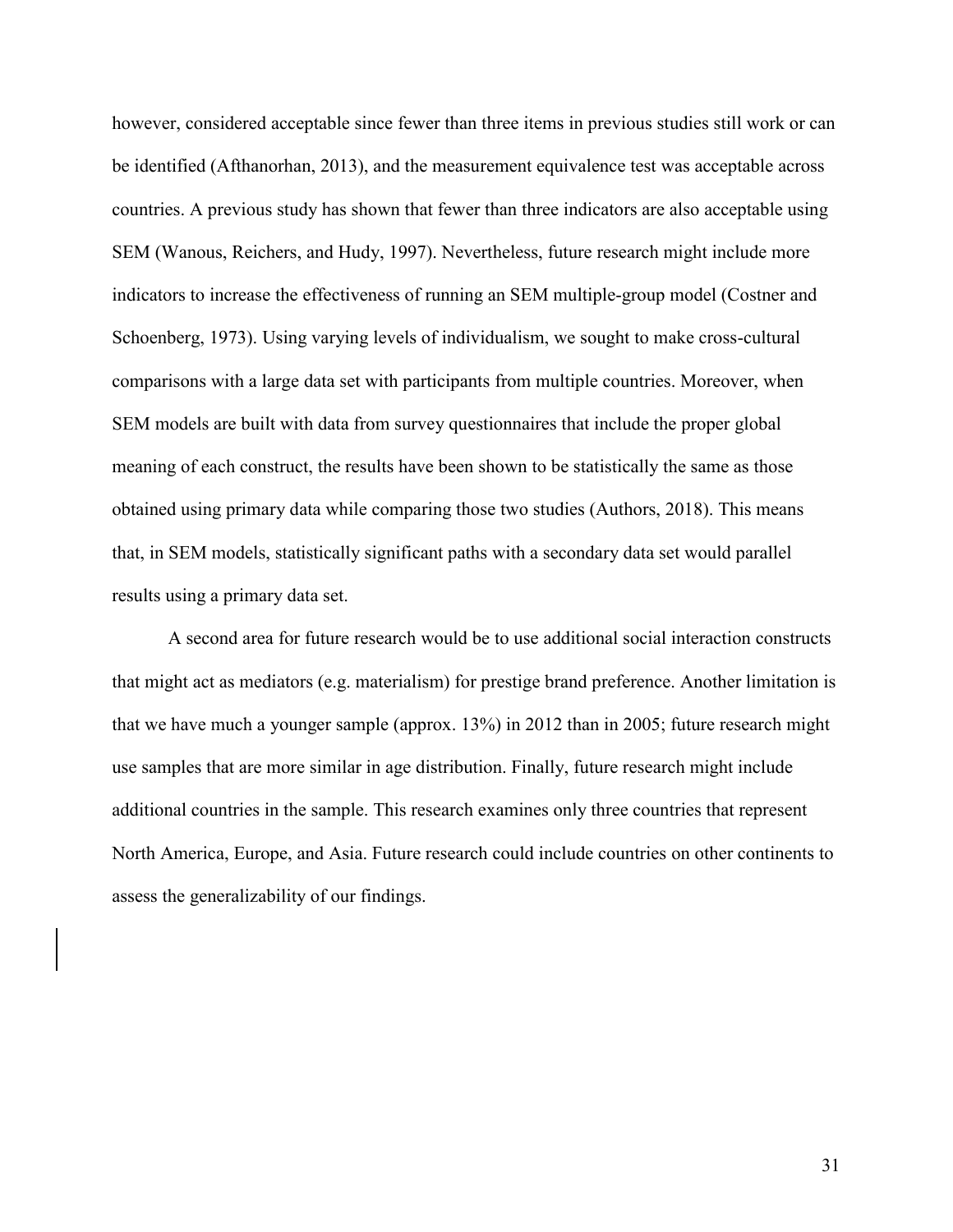#### **Acknowledgements**

Kasia Wittie helped the researchers to understand the history of Poland. Kasia's assistance was immensely appreciated.

#### **References**

- Afthanorhan, W. M. A. B. W. (2013). A comparison of partial least square structural equation modeling (PLS-SEM) and covariance based structural equation modeling (CB-SEM) for confirmatory factor analysis. *International Journal of Engineering Science and Innovative Technology*, *2*(5), 198-205.
- Alden, DL, Steenkamp, JBEM, and Batra, R (1999). Brand positioning through advertising in Asia, North America, and Europe: the role of global consumer culture. *Journal of Marketing*, 63, 75–87.
- Anderson, J. C., and Gerbing, D. W. (1988). Structural equation modeling in practice: a review and recommended two-step approach. *Psychological Bulletin, 103*, 411–23.
- Bagozzi, R. P. and Yi, Y. (1988). On the Evaluation of StructuralEquation Models. *Journal of the Academy of Marketing Science*, 16 (1),74–94.
- Bagozzi, R. P., Yi, Y., and Phillips, L. (1991). AssessingConstruct Validity in Organizational Research. *Administrative Science Quarterly,* 36 (3), 421–58.
- Beatty, S. E., & Talpade, S. (1994). Adolescent influence in family decision making: A replication with extension. *Journal of Consumer Research*, 21(2), 332–341.
- Botton, A.D. (2005), *Status anxiety,* Random House, New York.
- Chan, B., Lopez, A., and Sarkar, U. (2015). The canary in the coal mine tweets: social media reveals public perceptions of non-medical use of opioids. *PLoS One*, *10*(8), e0135072.
- Charles, K. K., Hurst, E., and Roussanov N. (2009). Conspicuous Consumption and Race. *The Quarterly Journal of Economics*, 124, 425-467.
- Chung, J. E., and Pysarchik, D. T. (1997). Predictors of intention to buy uni-and bi-national products: a comparison of Korean and American consumers, *Paper presented at the 9th International Conference in Research in the Distributive Trades*, Leuven, Belgium.
- Cowen, E. L. (1991). In pursuit of wellness. *American Psychologist*, 46, 404–408.
- Dolich, I. J. (1969). Congruence relationship between self-images and product brands. *Journal of Marketing Research*, 6, 80-4.
- Escalas, J.E., and Bettman, J.B. (2005). Self-Construal, Reference Groups, and Brand Meaning. *Journal of Consumer Research*, 32 (3), 378–89.
- Evanschitzky, H., Emrich, O., Sangtani, V., Ackfeldt, A. L., Reynolds, K. E., and Arnold, M. J. (2014). Hedonic shopping motivations in collectivistic and individualistic consumer cultures. *International Journal of Research in Marketing*, *31*(3), 335-338.
- Fernandez, P. R. (2009). Impact of branding on Gen Y's choice of clothing. *Journal of the South East Asia Research*, *1*(1), 79-95.
- Fornell, Claus and David F. Larcker (1981). Evaluating Structural EquationModels with Unobservable Variables and Measurement Error," Journal ofMarketing Research, 18, 39- 50.
- Garson, G.D. (2015). Missing Values Analysis and Data imputation. Asheboro, NC: Statistical Associates Publishing.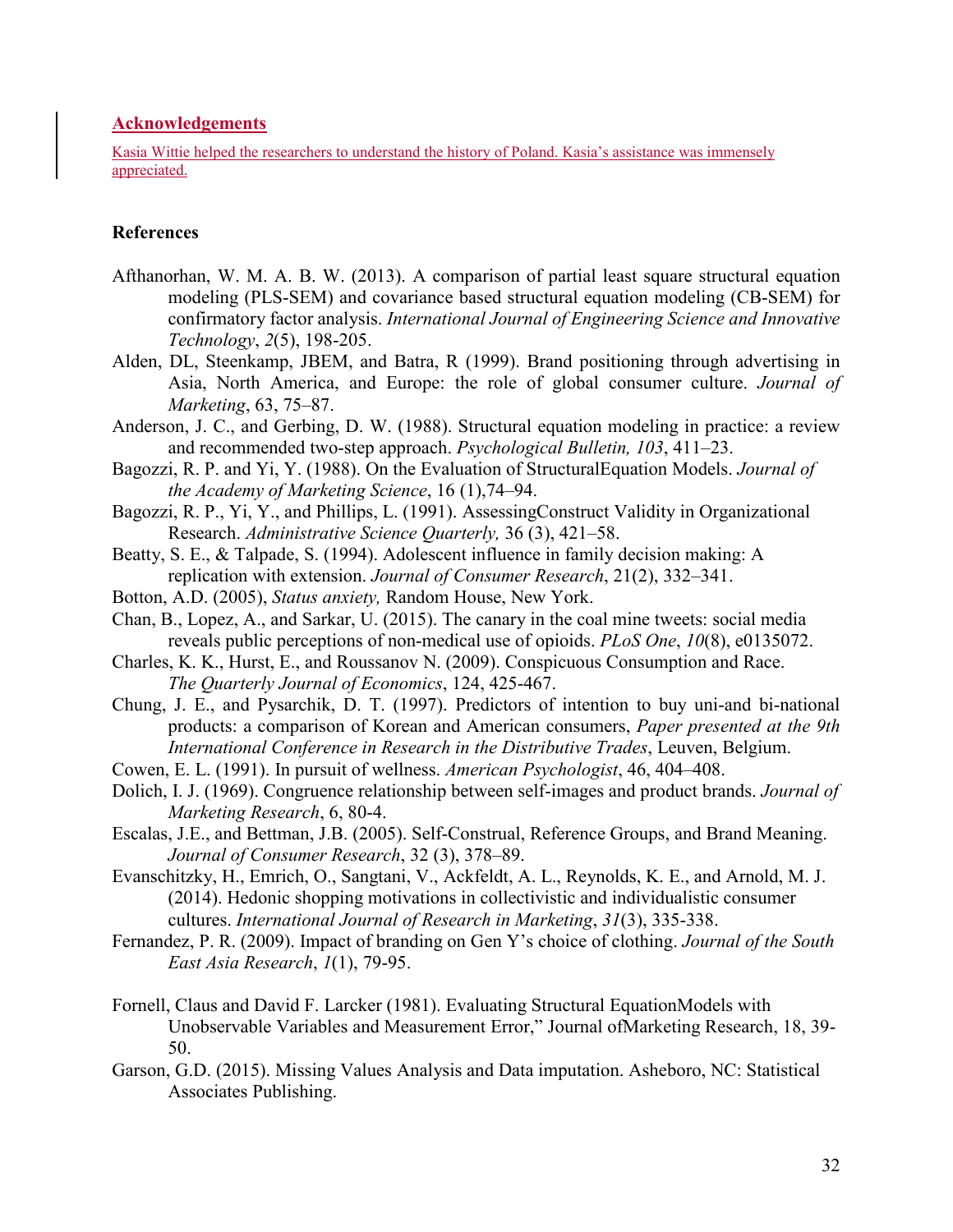- Graeff, T. R. (1997). Consumption situations and the effects of brand image on consumers' brand evaluations. *Psychology and Marketing*, *14*(1), 49-70.
- Grubb, E. L., and Grathwohl, H. L. (1967). Consumer self-concept, symbolism and market behavior: A theoretical approach. *Journal of Marketing*, *31*(10), 22 -27.
- Gupta, S., Pansari, A., & Kumar, V. (2018). Global Customer Engagement. *Journal of International Marketing*, *26*(1), 4-29.
- *Guzowski, P. (2014). Village court records and peasant credit in fifteenth- and sixteenth-century Poland. Continuity and Change, 29 (1), 118.*
- Hofstede, G. (1991). *Cultures and organizations. Intercultural cooperation and its importance for survival. Software of the mind*. London: Mc Iraw-Hill.
- Hofstede Center (2018). The 6-D model of national culture. [https://geerthofstede.com/culture](https://geerthofstede.com/culture-geert-hofstede-gert-jan-hofstede/6d-model-of-national-culture/)[geert-hofstede-gert-jan-hofstede/6d-model-of-national-culture/](https://geerthofstede.com/culture-geert-hofstede-gert-jan-hofstede/6d-model-of-national-culture/)
- Hovivian, F. (2016). Globalization: Apple's One-Size-Fits-All Approach. December 19, 2016. <http://www.brandquarterly.com/globalization-apples-one-size-fits-approach>
- Jamal, A., and Goode, M. H. (2001). Consumers and brands: A study of the impact of self-image congruence on brand preference and satisfaction. *Marketing Intelligence and Planning*, *19* (7), 482-492.
- Jöreskog, Karl G., and Sörbom, D. (1996). *LISREL 8: User's reference guide*. Scientific Software International.
- Jung, J., and Lee, S. (2006). Cross-Cultural Comparisons of Appearance Self-Schema, Body Image, Self-Esteem, and Dieting Behavior Between Korean and U.S. Women. *Family and Consumer Sciences Research Journal*, *34*(4), 350-365.
- Kressmann, F., Sirgy, M. J., Herrmann, A., Huber, F., Huber, S., and Lee, D. (2006). Direct and indirect effects of self-image congruence on brand loyalty. *Journal of Business Research*, 59, 955-964.
- Korsgaard, M. A. and Roberson, L. (1995). Procedural Justice in Performance Evaluation: The Role of Instrumental and Non-Instrumental Voice in Performance-Appraisal Discussions. *Journal of Management*, 21(4), 657–69.
- Kumar, V., and Pansari, A. (2016). National culture, economy, and customer lifetime value: assessing the relative impact of the drivers of customer lifetime value for a global retailer. *Journal of International Marketing*, *24*(1), 1-21.
- Latané, B. (1981). The psychology of social impact. *American Psychologist, 36*(4), 343-356. doi:http://dx.doi.org/10.1037/0003-066X.36.4.343
- Latané, B., and L' Herrou, T. (1996). Spatial clustering in the conformity game:Dynamic social impact in electronic games. *[Journal of Personality and Social Psychology](http://en.wikipedia.org/wiki/Journal_of_Personality_and_Social_Psychology)*, 70, 1218- 1230.
- Lee, R. M., and Robbins, S. B. (1998). The relationship between social connectedness and anxiety, self-esteem, and social identity. *Journal of Counseling Psychology, 45*, 338-345.
- Lichtenstein, D. R., Ridgway, N. M., & Netemeyer, R. G. (1993). Price perceptions and consumer shopping behavior: A field study. *Journal of Marketing Research, 30*, 232–245.
- Lowe, A. C., and Corkindale, D. R. (1998). Differences in cultural values and their effects on responses to marketing stimuli: a cross-cultural study between Australians and Chinese from the people's republic of china, *European Journal of Marketing, 32*, 843–867.
- McGowan, K.M. and Sternquist, B.J. (1998). Dimensions of price as a marketing universal: a comparison of Japanese and U.S., *Journal of International Marketing*,6 (4), 49–65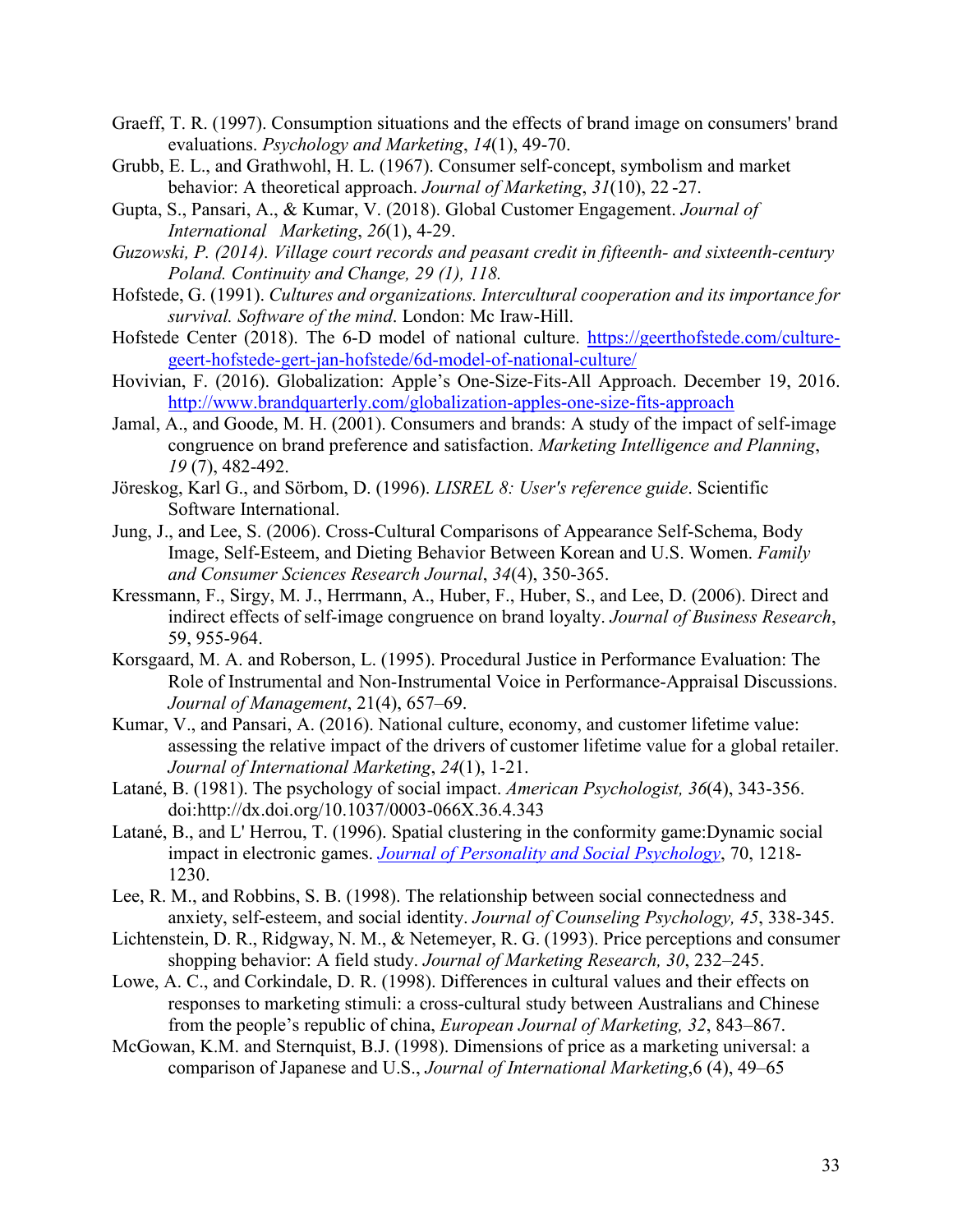- Moore, M., Kennedy, K. M., & Fairhurst, A. (2003). Cross-cultural equivalence of price perceptions between US and Polish consumers. *International Journal of Retail & Distribution Management*, *31*(5), 268-279.
- Mossholder, K.W., Bennett, N., Kemery, E. R. and Wesolowski, M.A. (1998). Relationships Between Bases of Power and WorkReactions: The Mediational Role of Procedural Justice. *Journal of Management*, 24 (4), 533–52.
- Myers, M.B., Calantone, R., Page, T.J., and Taylor, C.R. (2000). Academic Insights: An Application of Multiple-Group Causal Models in Assessing Cross-Cultural Measurement Equivalence. Journal of International Marketing, 8 (4), 108–121.
- Norrish, J. M., and Vella-Brodrick, D. A. (2009). Positive psychology and adolescents: Where are we now? Where to from here? *Australian Psychologist*, 44, 270–278.
- Nowak, L., Thach, L., and Olsen, J.E. (2006). Wowing the millennials: Creating brand equity in the wine industry. *Journal of Product and Brand Management*, 15(5), 316–323.
- O'cass, A., and Frost, H. (2002). Status brands: examining the effects of non-product-related brand associations on status and conspicuous consumption. *Journal of product & brand management*, *11*(2), 67-88.
- *Oyserman, D. (1993). The lens of personhood: Viewing the self, others, and conflict in a multicultural society. Journal of Personality and Social Psychology, 65, 993–1009.*
- Park, N. (2004). The role of subjective well-being in positive youth development"*. The Annals Of the American Academy,* Vol. 591, 25–39.
- Podsakoff, P.M., Mackenzie, S.B., Lee, J., and Podsakoff, N. (2003). Common Method Biases in Behavioral Research: A Critical Review of the Literature and Recommended Remedies. *Journal of Applied psychology*, 88 (5), 879–903.
- Poland Seeks to Revive Its Stately Homes, (1990, August 23).*The New York Times*. Retrieved from [https://www.nytimes.com/1990/08/23/garden/poland-seeks-to-revive-its](https://www.nytimes.com/1990/08/23/garden/poland-seeks-to-revive-its-stately-homes.html)[statelyhomes.html](https://www.nytimes.com/1990/08/23/garden/poland-seeks-to-revive-its-stately-homes.html)
- Rashotte, L. (2007). Social influence. *The Blackwell encyclopedia of sociology*.
- Rosenberg, M. (1979). *Conceiving the self.* New York, NY: Basic Books.
- Rucker, D.D. and A.D. Galinsky (2009). Conspicuous consumption versus utilitarian ideals: how different levels of power shape consumer behavior. *Journal of Experimental Social Psychology*, 45 (3), 549–555.
- Sarel, M. (1996). Growth in East Asia: What We Can and What We Cannot Infer. Economic Issues 1. Washington D.C.: International Monetary Fund. Retrieved from <http://www.imf.org/external/pubs/ft/issues1/>
- Schafer, J. L. (1997). Analysis of incomplete multivariate data. Chapman and Hall, London. Book No. 72, Chapman and Hall series Monographs on Statistics and Applied Probability.
- Schafer, J. L. and Olsen, M. K. (1998). Multiple imputation for multivariate missing-data problems: A data analyst's perspective. *Multivariate Behavioral Research,* 33, 545-571.
- *Schwartz, S. H. (1990). Individualism–collectivism: Critique and proposed refinements. Journal of Cross-Cultural Psychology. 21. 139–157.*
- Seligman, M. E. P., and Csikszentmihalyi, M. (2000). Positive psychology: An introduction. *American Psychologist,* 55, 5–14.
- Sheldon, P., Rauschnabel, P. A., Antony, M. G., and Car, S. (2017). A cross-cultural comparison of Croatian and American social network sites: Exploring cultural differences in motives for Instagram use. *Computers in Human Behavior*, *75*, 643–651.